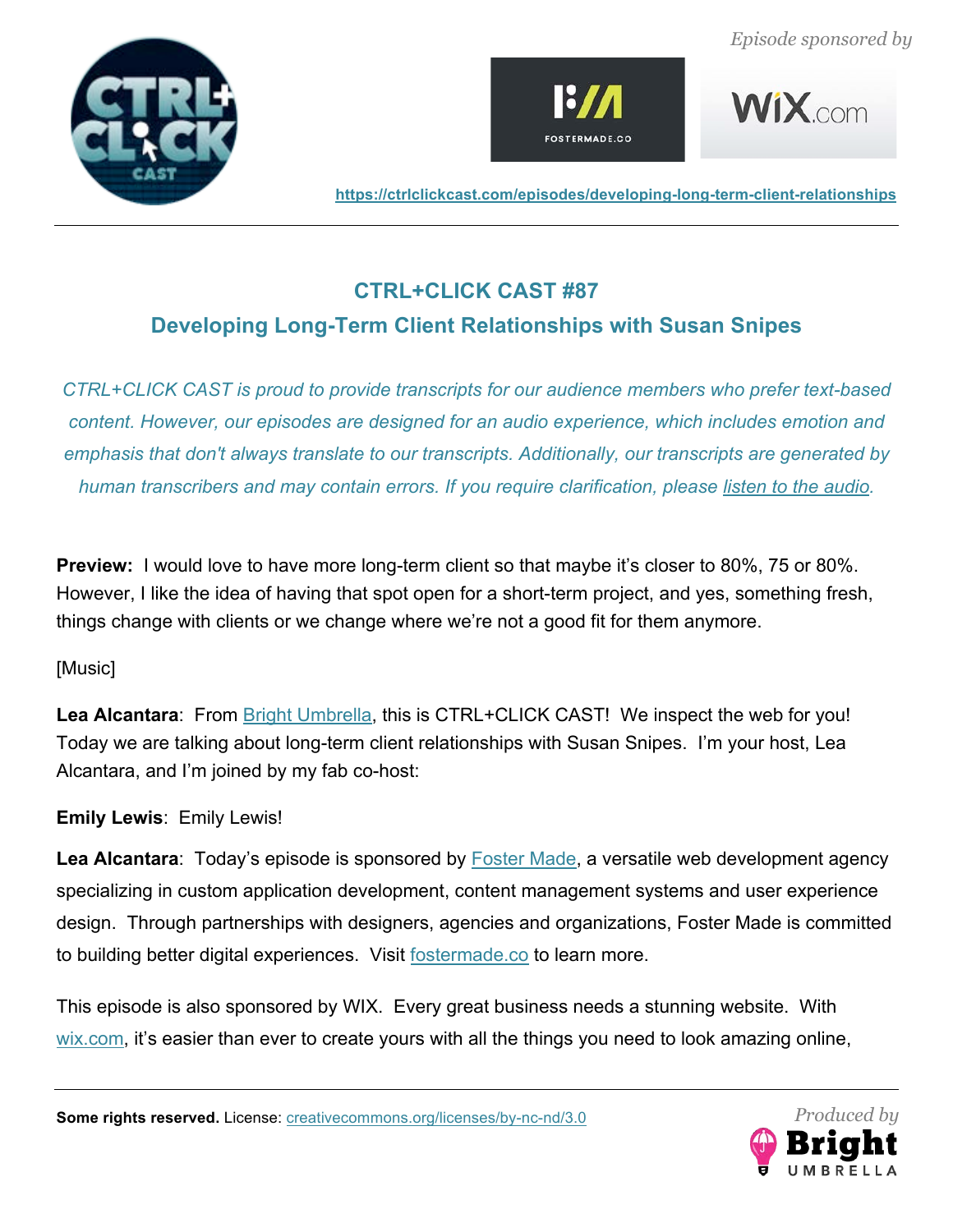







images, videos and professional texts, and the best part is you can do all on your own, so what are you waiting for?

**Emily Lewis**: Today we are talking about a subject dear to our hearts, client relationships, specifically long-term client relationships, and joining us is Susan Snipes who is founder and president of Q Digital Studio, a web design and development shop in Denver, Colorado. She used to do lots of design and front-end dev, but now she focuses on developing business strategies, helping her team solve problems, and of course, building client relationships.

Welcome to the show, Susan!

**Susan Snipes**: Thanks, it's a pleasure to be here!

**Lea Alcantara**: So Susan, can you tell our listeners a bit more about yourself?

**Susan Snipes**: I would love to. I have been in Denver since 2002 coming here from the Midwest, and I love Denver. It's the place where I was always meant to be and I plan to be here for a long time. So here in Denver, besides running the studio, I have a couple of little girls and I do a lot of the Colorado things here. I'd like to spend time outdoors when I'm not working, of course, so doing hikes. I'm also interested in taking care of my little garden when the weather is nice again, which I'm looking forward to soon, and probably the other things that I'd like to do are read science fiction and occasionally watching TV.

**Emily Lewis**: Oh, nice.

**Susan Snipes**: Yeah.

**Emily Lewis**: I'm getting into some gardening myself this spring. We're going to try and do a vegetable garden for the first time so it's an all new experiment.

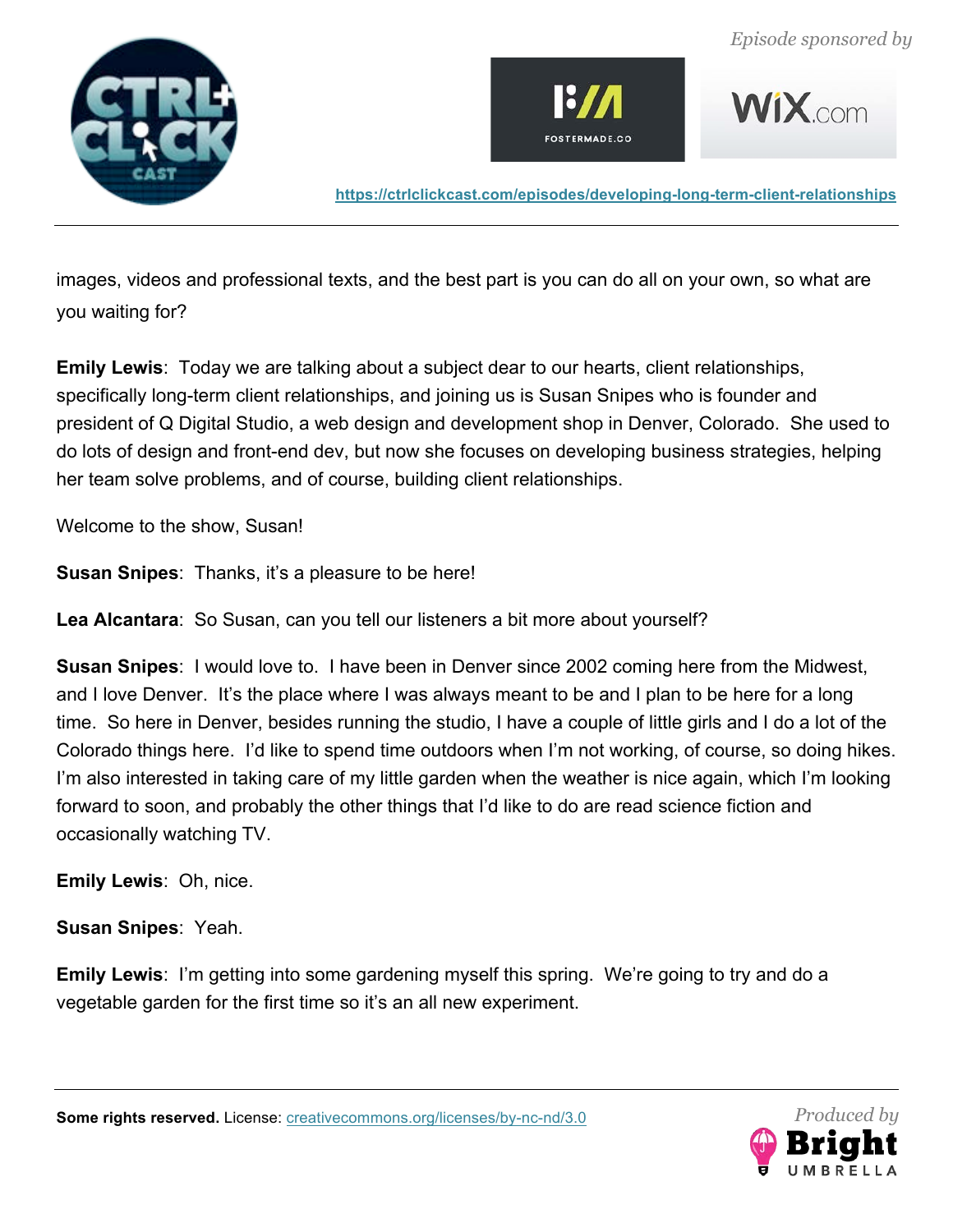





**Susan Snipes**: I think tomatoes work well in this climate so that's my recommendation. [Laughs]

**Emily Lewis**: Yeah. Well, if I get a lot of tomatoes, I'll be a happy person because I'd eat those for every meal.

**Susan Snipes**: Yes.

**Emily Lewis**: So how did you first get into the web?

**Susan Snipes**: I first got into it many, many years ago. When I was in college in the 90's, I took one single web class. At the time it was a combination of HTML and Photoshop, and I think it was like eight weeks.

# **Emily Lewis**: [Agrees]

**Susan Snipes**: It was all that there was at the time, and I was at a school where I was around with a lot of engineers and they were really into the web. I think, I don't even remember exactly what it was called then, but was when Netscape Navigator was supposed to be coming out.

**Emily Lewis**: [Agrees]

**Lea Alcantara**: [Laughs] Nice.

**Susan Snipes**: And so you could actually like look at stuff and everyone was like, "Oh, it's so cool." And I was like, "I guess that's kind of cool. I mean, that's kind of interesting." But I was coming in it from the art side so I like creating things.

#### **Emily Lewis**: [Agrees]

**Susan Snipes**: And so after I took that first class and learned however the five or ten HTML tags that existed back then, I was one of those people that could design website.

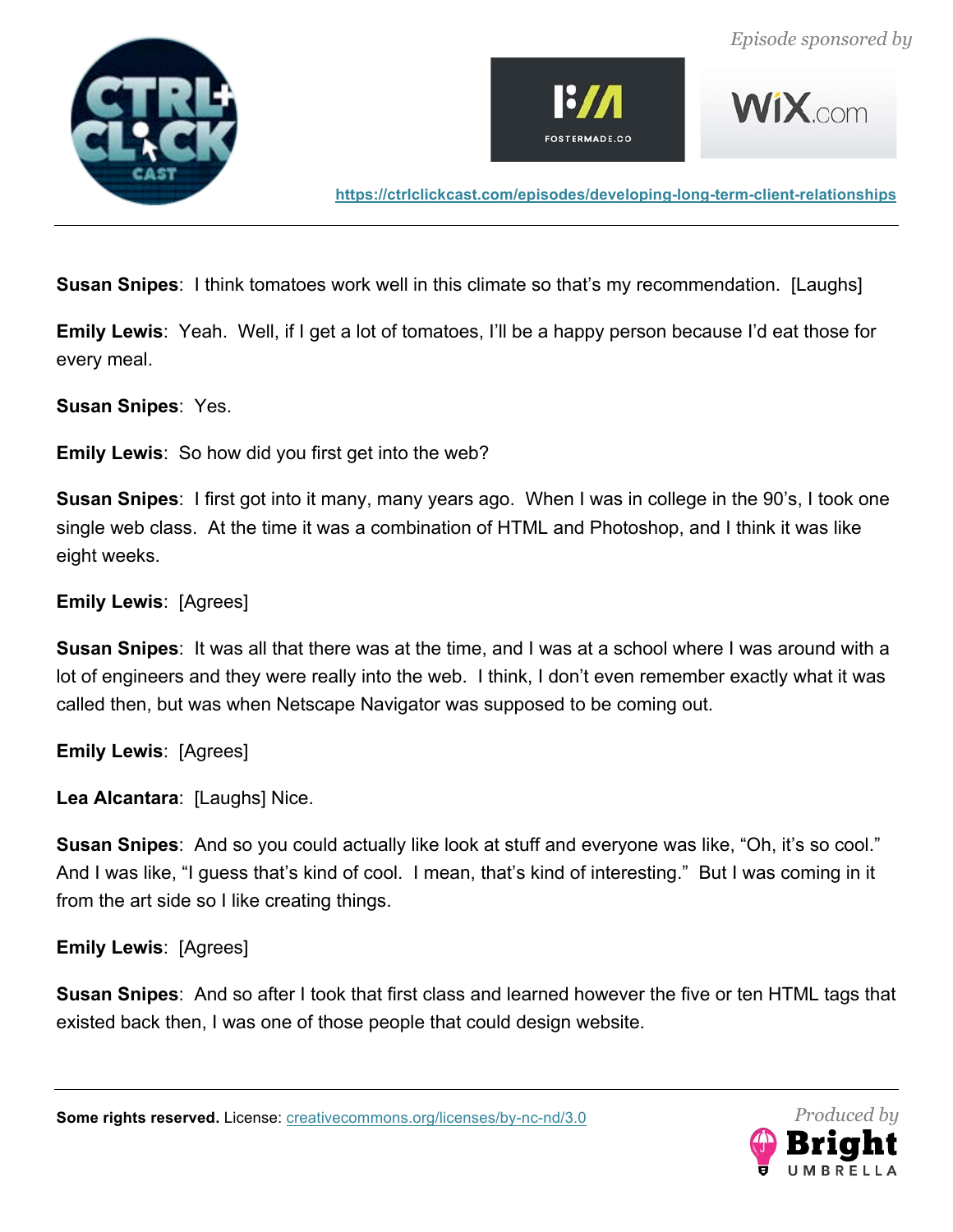





 $WiX$  com

**https://ctrlclickcast.com/episodes/developing-long-term-client-relationships**

**Emily Lewis**: [Laughs]

**Susan Snipes**: And we were definitely web designers back then, no front-end developers or anything like that.

**Emily Lewis**: [Agrees]

**Susan Snipes**: And when I was done with my undergraduate degree, I wasn't really interested in continuing on with what my degree was, [laughs] which was architecture and art history, and I was totally employable doing web design, and I got my first job as a web designer in 1999 and I kept doing it since then.

**Emily Lewis**: Wow, yeah. I'm just remembering my own first classes that I took and how limited they were in what the tools where, and it was…

**Lea Alcantara**: [Laughs]

**Susan Snipes**: [Laughs]

**Emily Lewis**: Actually, I think my first job, I was a webmaster, even though I didn't do code and things like that. [Laughs]

**Susan Snipes**: Oh yes.

**Emily Lewis**: [Agrees]

**Lea Alcantara**: I love those old terms. [Laughs]

**Emily Lewis**: [Laughs]

**Susan Snipes**: [Laughs]

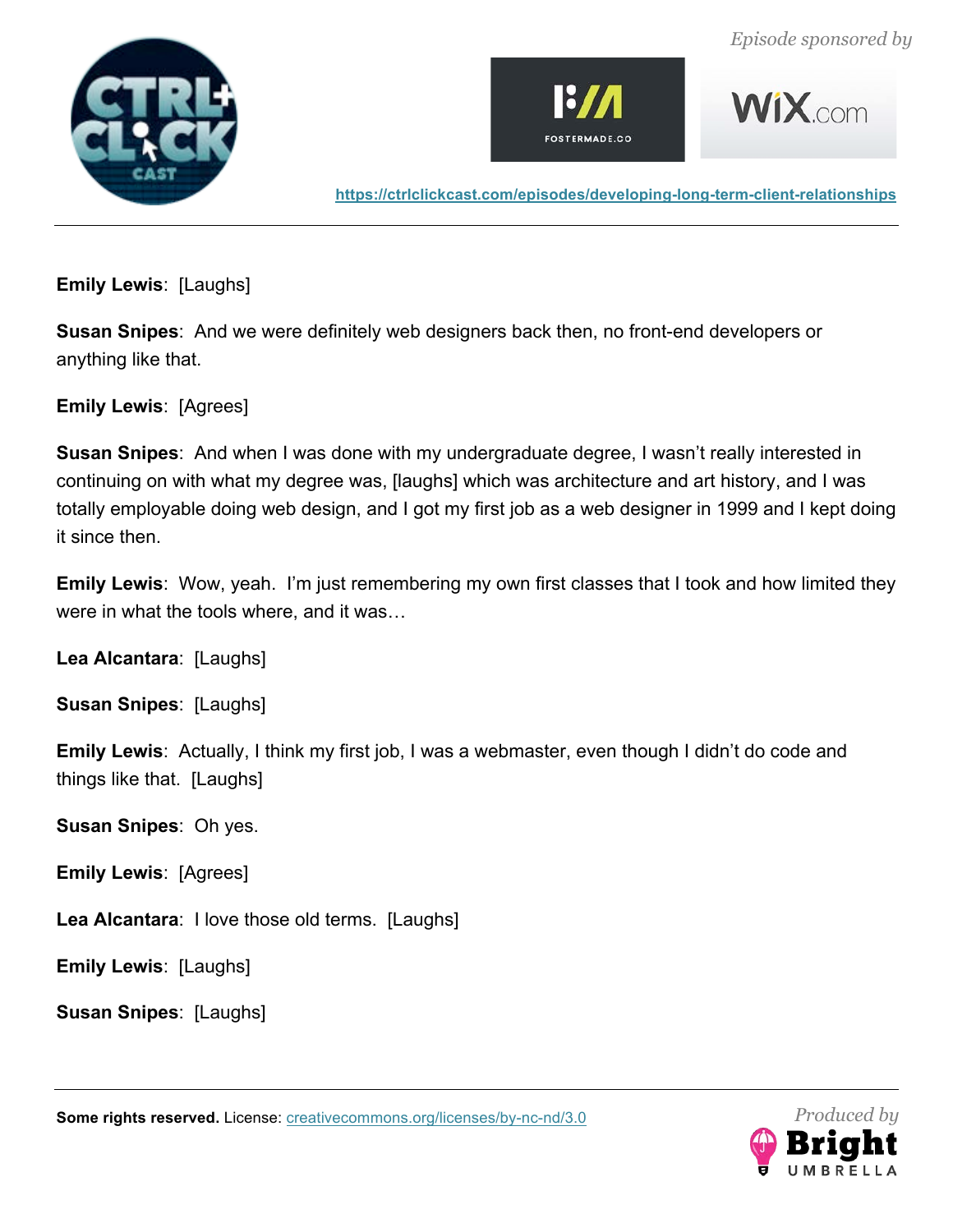





**WIX** com

**https://ctrlclickcast.com/episodes/developing-long-term-client-relationships**

**Emily Lewis**: Exactly. [Laughs]

**Lea Alcantara**: Webmaster. [Laughs]

**Susan Snipes**: [Laughs]

**Emily Lewis**: We're dating ourselves. So anyway, Susan, you're now leading this company. Over the years, you probably gained a sense of what a good client relationship is. Can you share what that looks like to you as the person running and leading the company as well as the people on your team?

**Susan Snipes**: That is a great question, and I like to think that our client relationships at this point, now that we've been in business for a while are either good or great or excellent, so that typically looks like having a client that respects us and treats us well and is working with us and asking us our opinion so working with us and interested in our expertise. They would typically come to us with a problem rather than a solution.

**Emily Lewis**: [Agrees]

**Lea Alcantara**: [Agrees]

**Susan Snipes**: And it's always nice when they pay appropriately and on time. Those are really nice clients.

**Emily Lewis**: [Laughs]

**Lea Alcantara**: [Laughs]

**Susan Snipes**: And some of the other things that we have been paying more attention to recently are that they're using more of our skills. So rather than just working with us on design or front-end development or content management systems or one of those tools, that they're using more of our skills

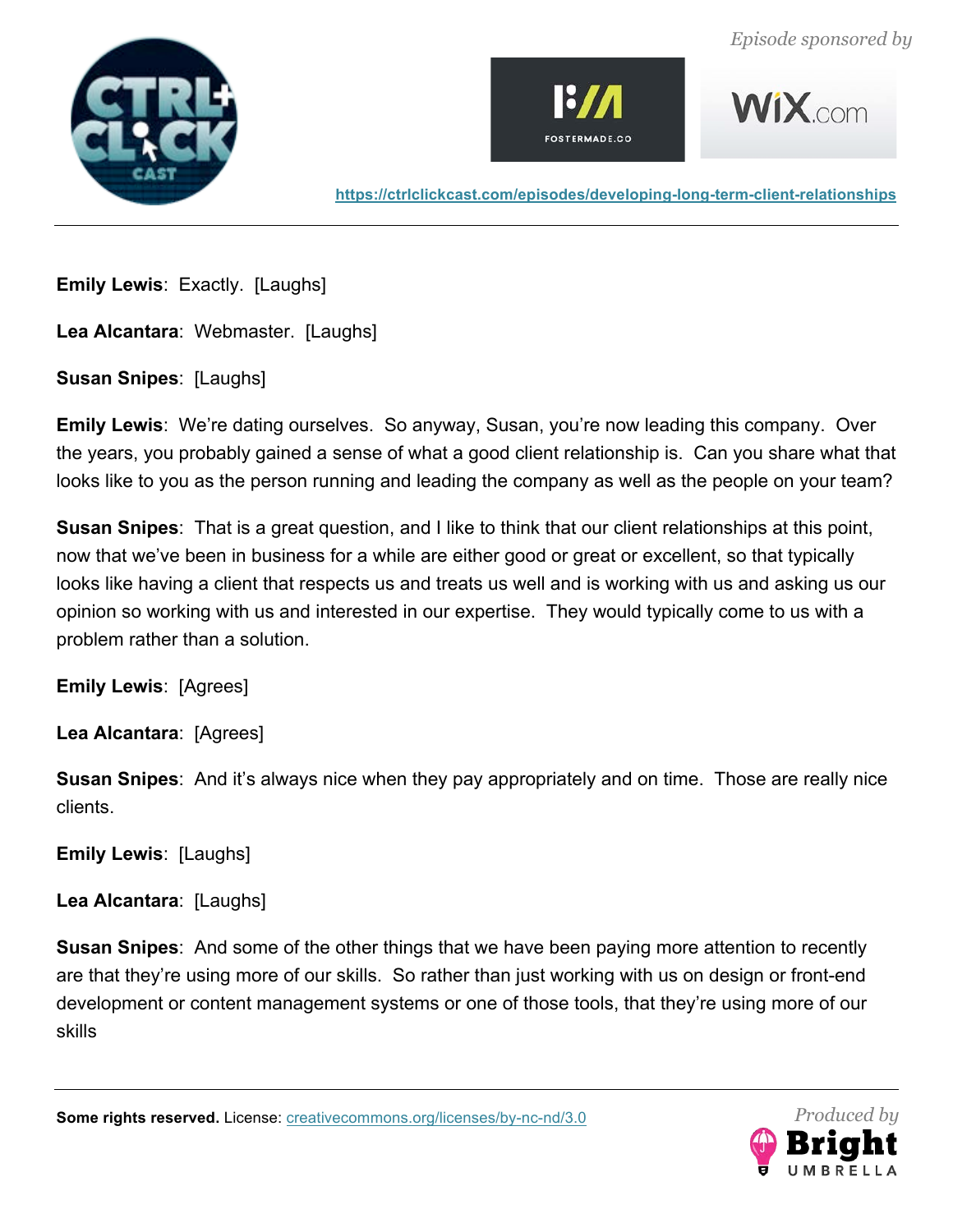







#### **Emily Lewis**: [Agrees]

**Susan Snipes**: Typically here at Q, our clients do work with an account manager, which is me or one other person on a team, and they also interact with our team. So having them be thoughtful and communicating with their account manager as well as the rest of the team is important.

#### **Emily Lewis**: [Agrees]

**Susan Snipes**: We have had clients, well, just one client in the past a long time ago who did not treat one of my team members well so that client did not get to stay.

#### **Emily Lewis**: [Agrees]

**Susan Snipes**: So respect is probably one of the biggest ones and working strategically and together on projects is another thing that I think makes a great client.

**Emily Lewis**: It occurs to me that's pretty much I think how Lea and I have defined our most ideal client relationships, but they often evolve to that.

#### **Susan Snipes**: Yeah.

**Emily Lewis**: Particularly the point I think about – well, a couple of the points, like about being strategic, like I can think about one of our clients who has gotten more strategic with her business and therefore has gotten more strategic with us, but in the beginning wasn't so much, and on like some level, it was a risk taking the relationship, but it has turned out to be one of our better relationships. How do you gauge if that's where it's going to go?

**Susan Snipes**: That's a great question. I think sometimes you don't know. Sometimes a client will already have gotten to that point where they are ready to think about strategy and also entrust me or you with that strategy and do that together and other clients aren't there. We certainly have clients that we would work on for a single project and they're still a great client and it's a great project, but

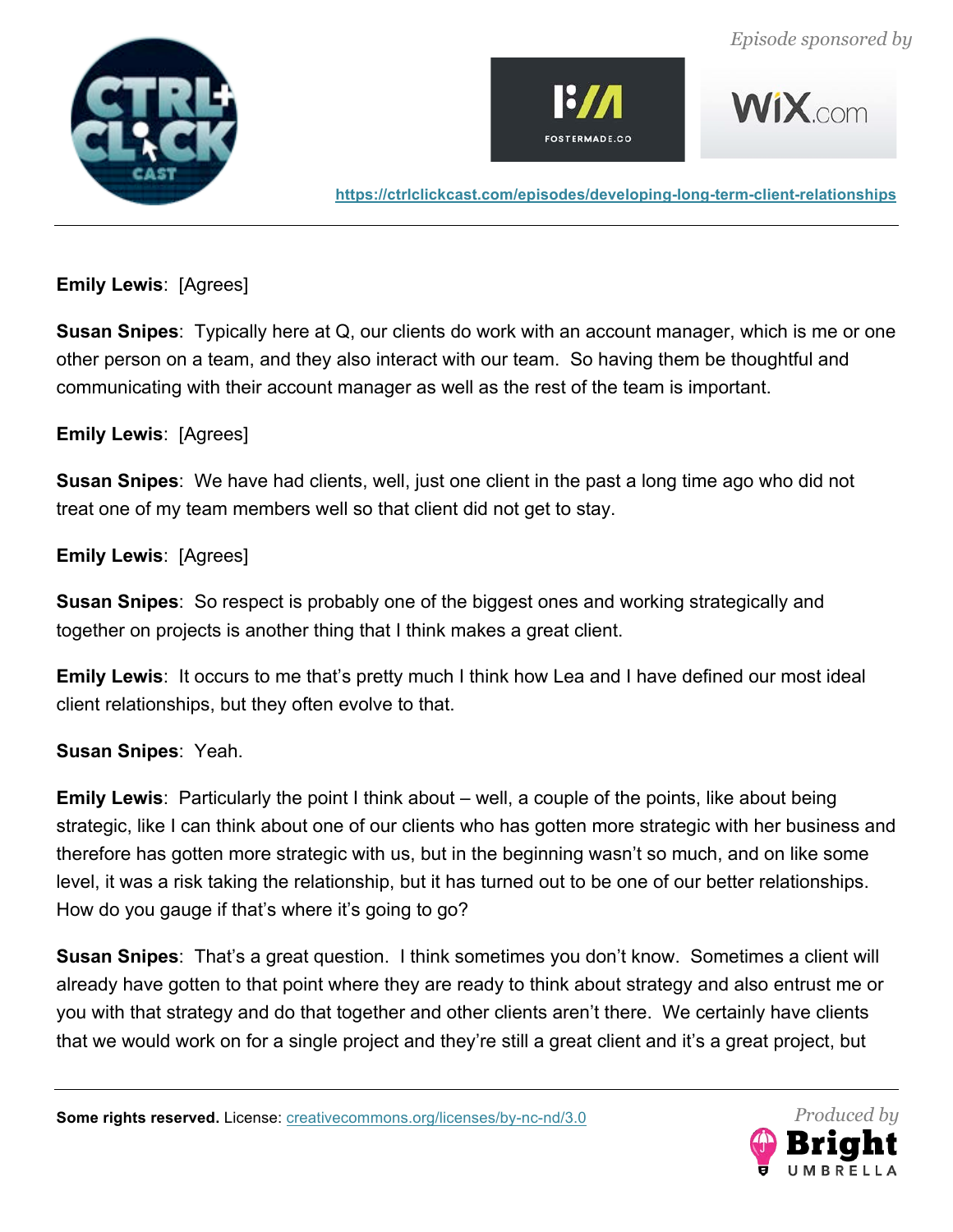







that's the duration. They just don't have the capacity yet, I suppose, or they're not really there yet with their project.

**Emily Lewis**: [Agrees]

**Susan Snipes**: Or maybe it only needs to be a short-term project. If it's a three-month event, then there's not much strategy that needs to go beyond that.

**Emily Lewis**: [Agrees]

**Lea Alcantara**: Well, I definitely want to talk a little bit about the differences between projects and clients, but let's take a step back. What would you consider a long-term client, like how long would the relationship have to be?

**Susan Snipes**: I would probably say for me to count it as a long-term client, one year or more.

**Emily Lewis**: [Agrees]

**Susan Snipes**: Not that we have a rule here where if we work for someone for six months, they're a short-term client, and longer than that, a long-term client.

**Emily Lewis**: [Agrees]

**Susan Snipes**: But the ones that I would count or consider here as long-term clients, we've worked with them for a year or more.

**Emily Lewis**: [Agrees]

**Susan Snipes**: Or we have an agreement that we're working for that long together.

**Emily Lewis**: It occurs to me that on some level, I mean, I completely agree with probably that year time frame, but there have also been a couple of client relationships where even before that year

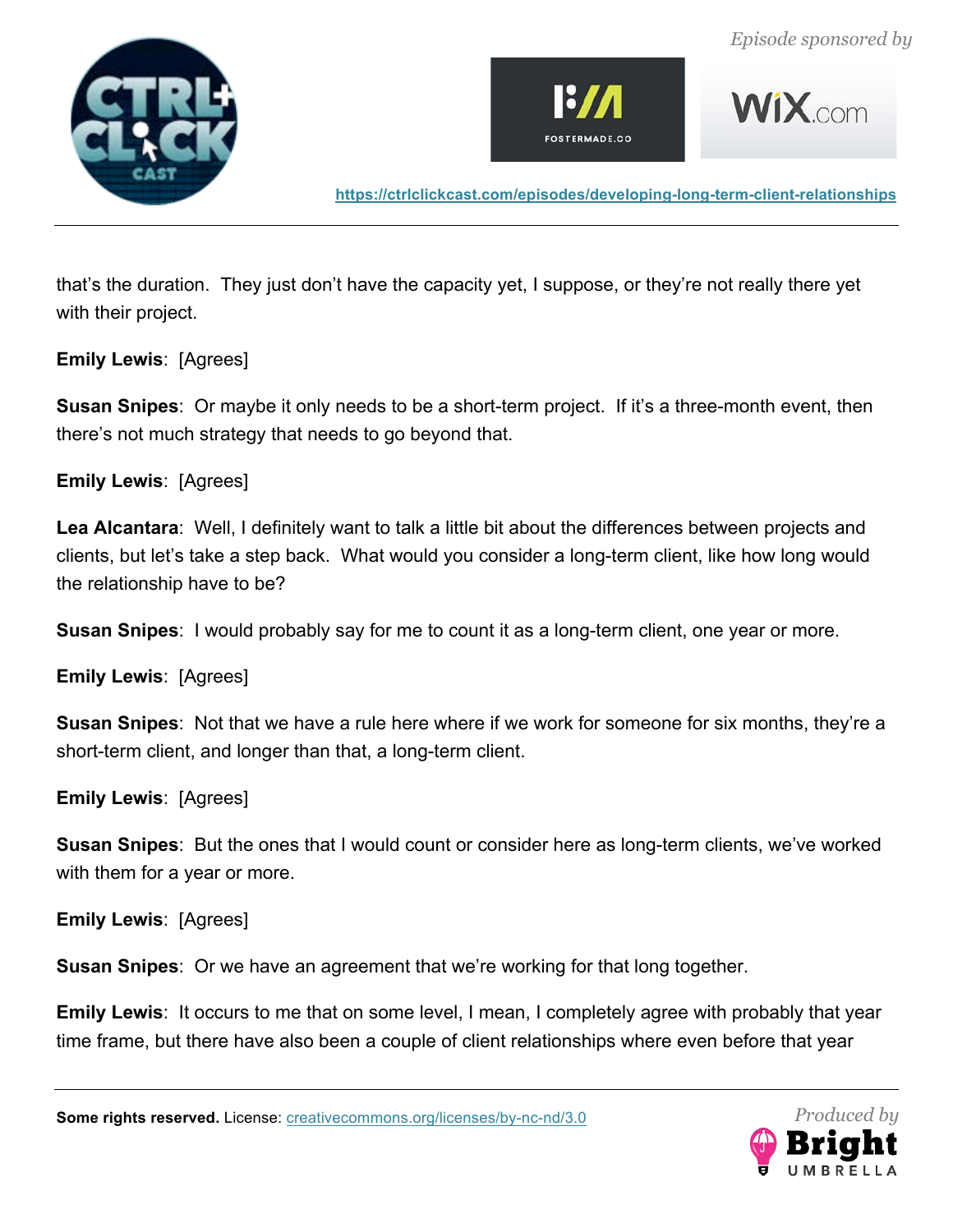





mark, for example, they already felt like a long-term client because we managed to do one project and there's really no expectation for anything beyond that, but then because needs change, kept coming to us throughout like a year, and then by the six-month point, we've done so much, it felt like a long-term engagement. [Laughs]

**Susan Snipes**: Totally.

**Emily Lewis**: Even though it was like a combination of like "small projects."

**Lea Alcantara**: So I mean, really, would that count? Like is repeat business, just in and of itself, a long-term client?

**Susan Snipes**: I would say yes if it's the same client.

**Emily Lewis**: Yeah.

**Susan Snipes**: And also with the intention that you would like to keep working together.

**Emily Lewis**: Like it's like a signal that that's where it's going.

**Lea Alcantara**: Right.

**Susan Snipes**: [Agrees]

**Lea Alcantara**: So I'm curious about the specific strategy for taking a good project relationship to a long-term client relationship, because long term is exactly that, it takes time. So how does a relationship with a client evolve for you, Susan?

**Susan Snipes**: So I think there are two things that happened to us or with us for prospective clients now. One is, surprisingly, a lot more clients come to us saying that they're looking for a long-term partner.

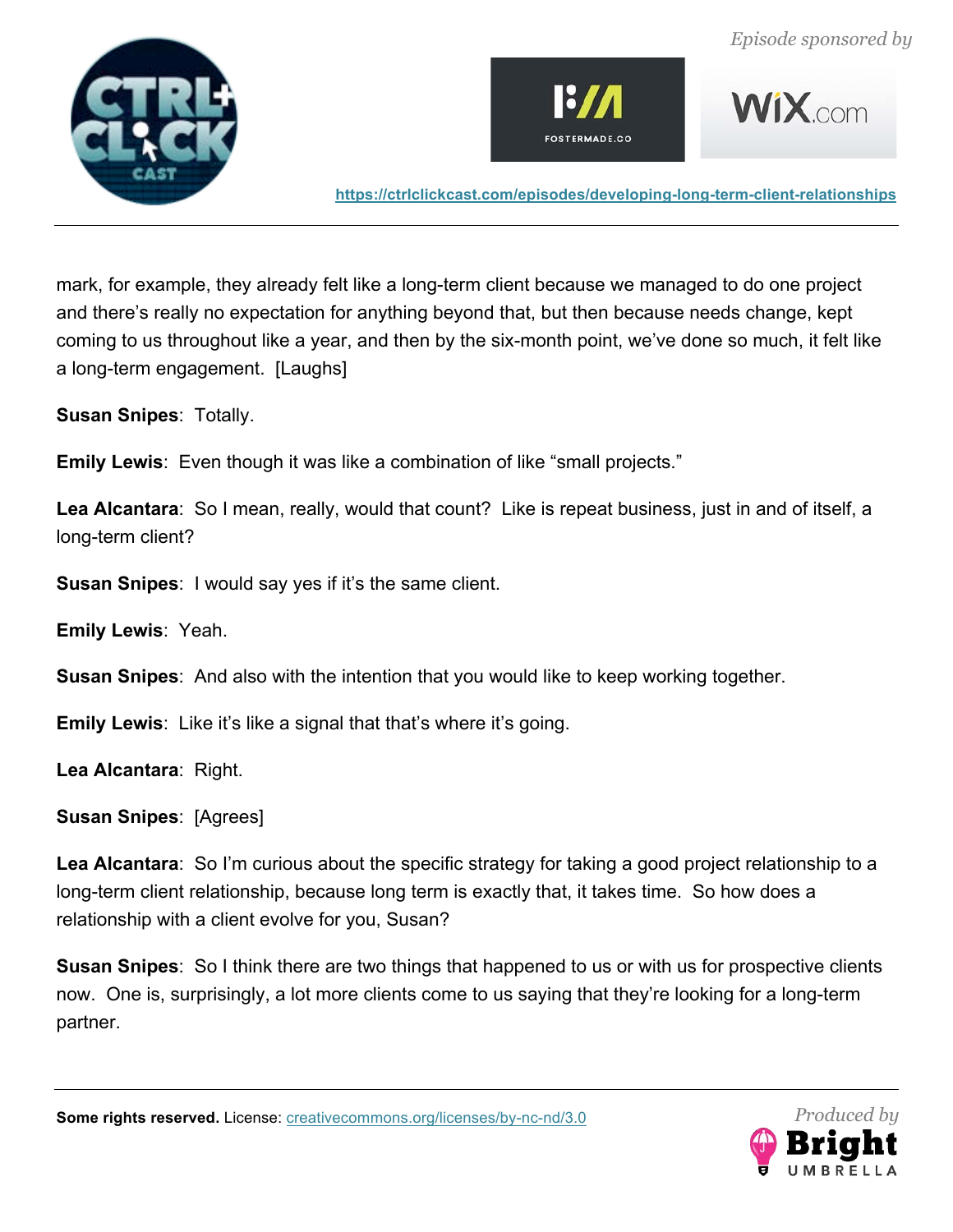





#### *Timestamp: 00:09:59*

**Emily Lewis**: [Agrees]

**Lea Alcantara**: [Agrees]

**Susan Snipes**: So that's easy. So that's awesome. For the ones that don't necessarily know if they are or not and specifically have the project where they're looking for someone that can do a good job and build a site for them, we would evaluate whether or not we think it's a project, which in that case, sometimes projects are a great fit for where we are and what our availability is.

# **Emily Lewis**: [Agrees]

**Susan Snipes**: Or if we think they might be good for a long-term partnership, and at that point, I kind of feel them out. I've had a lot of practice working with clients and I don't want to scare them off and say, "Well, we only work with clients that are going to commit to working with us for a year."

#### **Emily Lewis**: [Agrees]

**Susan Snipes**: I would rather do something like a small project where we can evaluate if we would like to work together.

**Lea Alcantara**: Right.

**Emily Lewis**: [Agrees]

**Susan Snipes**: And I typically would say the same thing to them like, "We would like to work with you long term, how about if we try a smaller project together?"

**Emily Lewis**: [Agrees]

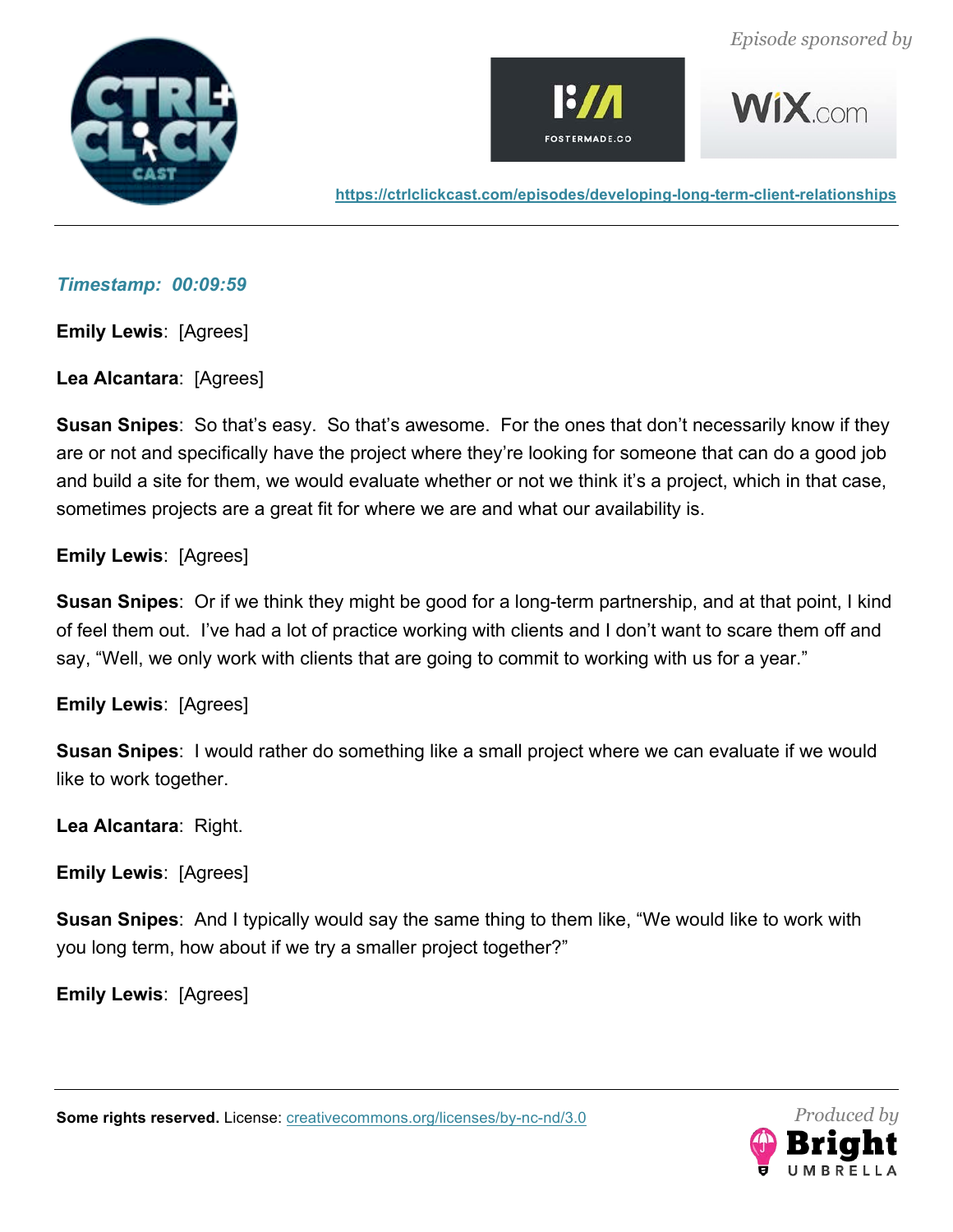







**Susan Snipes**: This works really well for a website that we might be inheriting where they want to do upgrade or redesign or whatever it might be.

# **Emily Lewis**: Right.

**Susan Snipes**: That's a big commitment even if it's only a project where I'd like to make sure that we can truly help them and that we'd like to work with them, and I'm sure it's the same for them. If they're investing a lot of money, it's nice to try that with a small bit first and make sure it works.

#### **Emily Lewis**: [Agrees]

**Lea Alcantara**: Yeah, I would say for Bright Umbrella when we first started taking clients, I don't know if Emily and I were strategic at all about making them into long-term clients.

#### **Emily Lewis**: No.

**Lea Alcantara**: It's just as long as they kept asking us to do work, we just continued doing it, but for the past couple of years, Emily and I have been trying to be intentional over maintaining this relationship and making sure everyone is pretty happy. So for us, we tend to actually have to-do lists of like post-project check-ins and creating lists of resources we can send to them that actually would help their business in some way.

#### **Emily Lewis**: [Agrees]

**Lea Alcantara**: So they always understand that we have their best interest in mind. Does Q have something similar in terms of process and strategy of actual actions to take that relationship to be more long term?

**Susan Snipes**: That's a great question. We have some things that we do and some things that we are starting to do and add into that role. For example, we have a newsletter that we send out to current and prospective clients that we try to write and share information that we think is useful for our

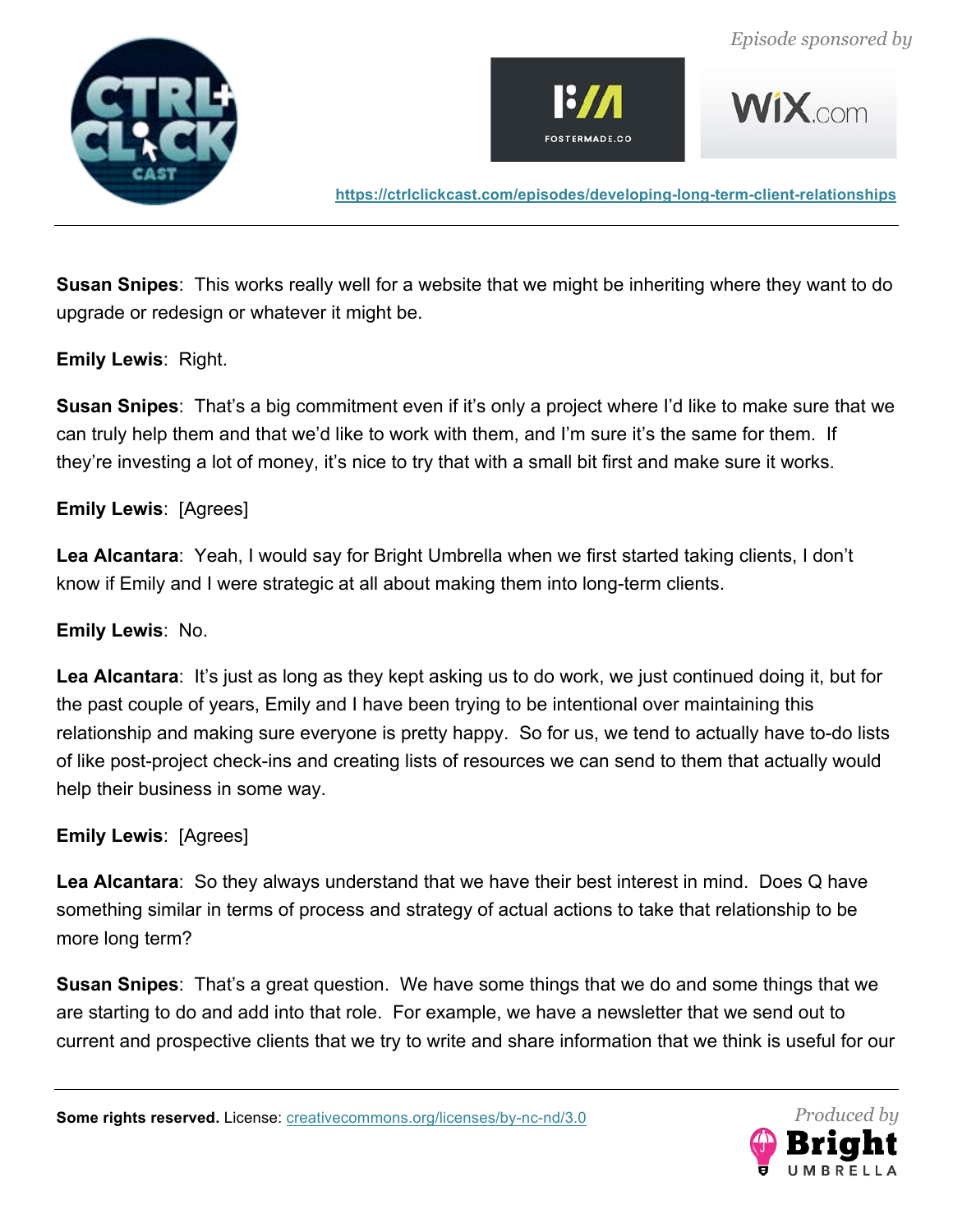





clients regularly and send that out to them as well, because I know they don't always look at our website, even though they should, so we can let them know what we're working on there, what we're thinking about that would help them, and that's just from the kind of fun side of things. As far as regular updates for clients that we have worked with on a single project, we do have regular check-ins that the account manager would schedule, depending on the size of the client, whether that's every month or ever quarter if they're not doing active work.

#### **Emily Lewis**: [Agrees]

**Susan Snipes**: And that is to give them a site update where we would run like a mini-assessment and let them know how their site is doing, if it needs upgrade, if they have broken links, how their SEO looks, those kinds of things.

**Emily Lewis**: [Agrees]

**Susan Snipes**: Just to let them know we're here to help them.

**Emily Lewis**: [Agrees]

**Susan Snipes**: And we also have taken the approach that we don't want to pressure them.

**Emily Lewis**: [Agrees]

**Susan Snipes**: So I suppose we're still refining that where I'd love to have them be as engaged as possible, but also be realistic about what make sense for them.

**Emily Lewis**: I think one of the things that we found to be useful, because I think for us, we have that same concern about not being pushy or salesy or [laughs] anything like that with any of our client or even prospect relationships, but I think one of the things we've learned to sort of help us get more comfortable with it and shape how we engage after a project is we're really generous. We focus on being generous like what Lea was describing. Like we have a newsletter and our clients get signed

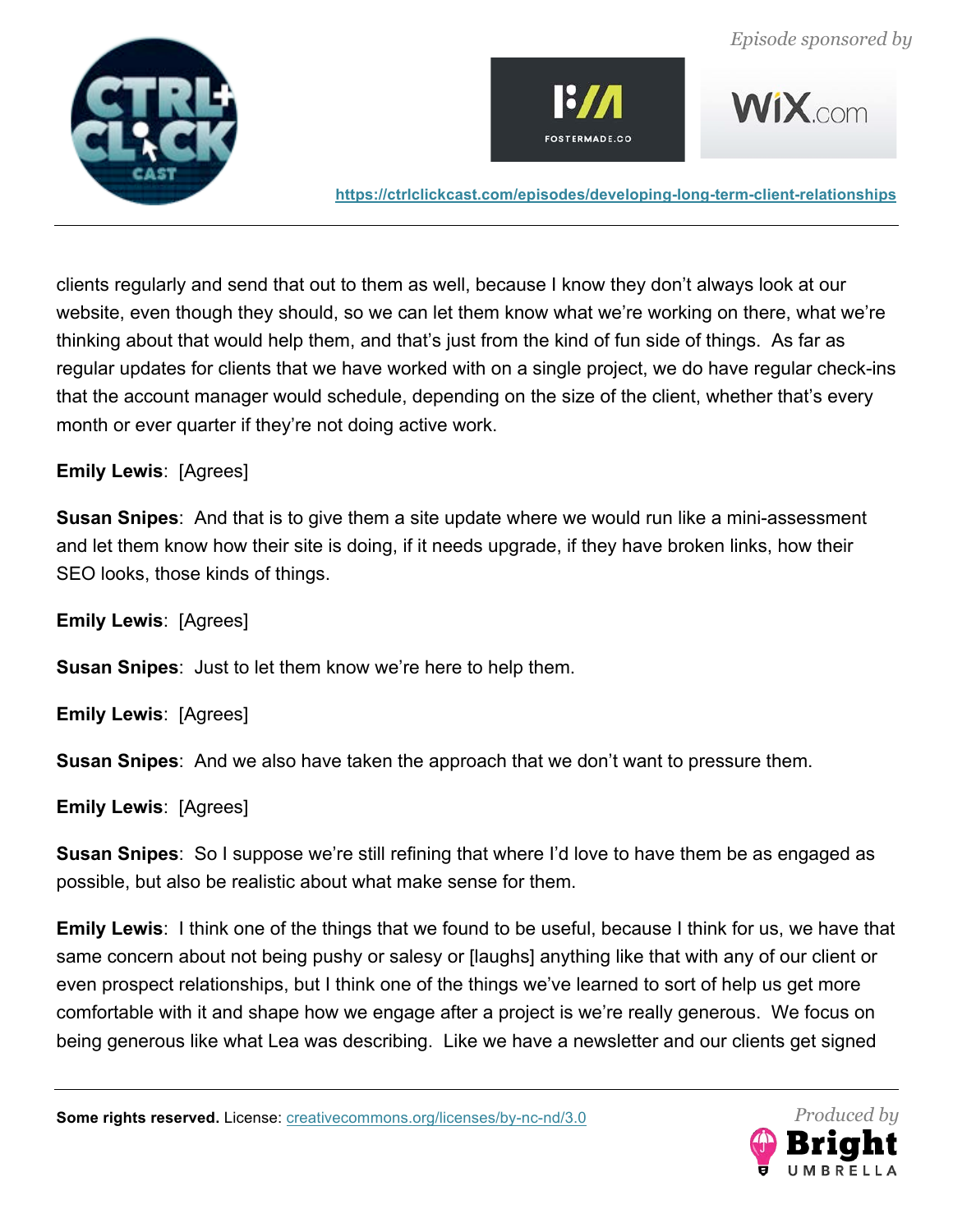





up for that by virtue of signing on with us, and beyond that though, who knows if they always read them, but we do, like Lea said, reach out to them one on one with, "Oh, I saw this article, I think it might make sense for you. We're always thinking of you. This has nothing to do with our business or what we're doing or us trying to do sales. We're thinking about you and we thought this would be useful kind of thing." It's that sort of attitude and approach, but I love your idea about doing a little mini-needs assessment maybe once a year or every six months or something like as a good sales tool as well because that's generous, but it also helps further the business.

**Susan Snipes**: And I love that word generous. That's how I feel about the client relationships, and to give a little means a lot to them.

**Lea Alcantara**: So in regards to that needs assessment, is that basically you do that kind of for free, right?

**Susan Snipes**: We do.

**Emily Lewis**: I love it.

**Lea Alcantara**: So okay, that's interesting, interesting.

**Emily Lewis**: It's smart though. You already have their system. You know what they have, so it's probably comparatively easy to evaluate versus like a cold prospect.

**Susan Snipes**: Absolutely. And it is small and it's targeted to what they need just as you were saying, and we would call it a mini-assessment because it's not going to be like a comprehensive site audit, but it's just touching on the high-level things.

**Lea Alcantara**: Right.

**Susan Snipes**: And if some of those are ones that we already know are their pain points or things that they have on the horizon for the future, then it's really helpful to touch back on.

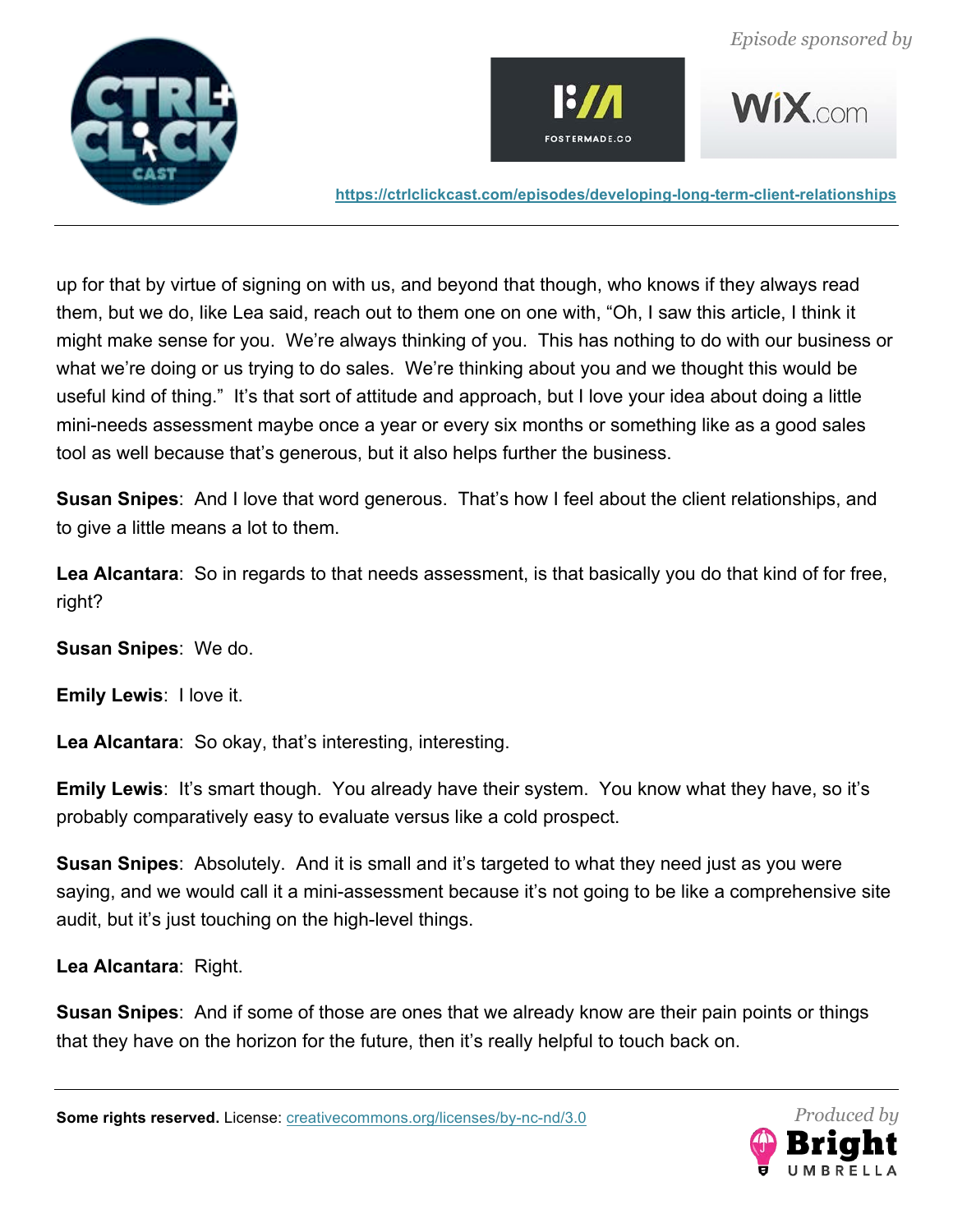





 $WiX$  com

**https://ctrlclickcast.com/episodes/developing-long-term-client-relationships**

**Emily Lewis**: [Agrees]

**Susan Snipes**: And also a lot of them wouldn't really know certain things they should be paying attention to.

**Emily Lewis**: [Agrees]

**Lea Alcantara**: Right.

**Susan Snipes**: Like the recent Google change with the security warnings, like that stuff, people were like, "Oh, do I have to do something."

**Emily Lewis**: [Agrees]

**Lea Alcantara**: Right.

**Susan Snipes**: Just to let them know whether or not they should worry about it and when they should worry about it.

**Emily Lewis**: Yeah. I like that. I think that's something that in a lot of ways we could consider ourselves, Lea. I think it would something that would be easy to do, but also very relevant, a nice you know.

**Lea Alcantara**: Little like mini assessment on…

**Emily Lewis**: Totally. I really love the idea, especially what, Susan, you said about, you know. Lea, it's essentially what we do for our retainer clients.

**Lea Alcantara**: Yeah.

**Emily Lewis**: Like our retainer clients who are paying for our time, we are constantly like, "Oh, you know, this thing came out. We'd like to do this. Is that okay? Is that where you'd like us to spend

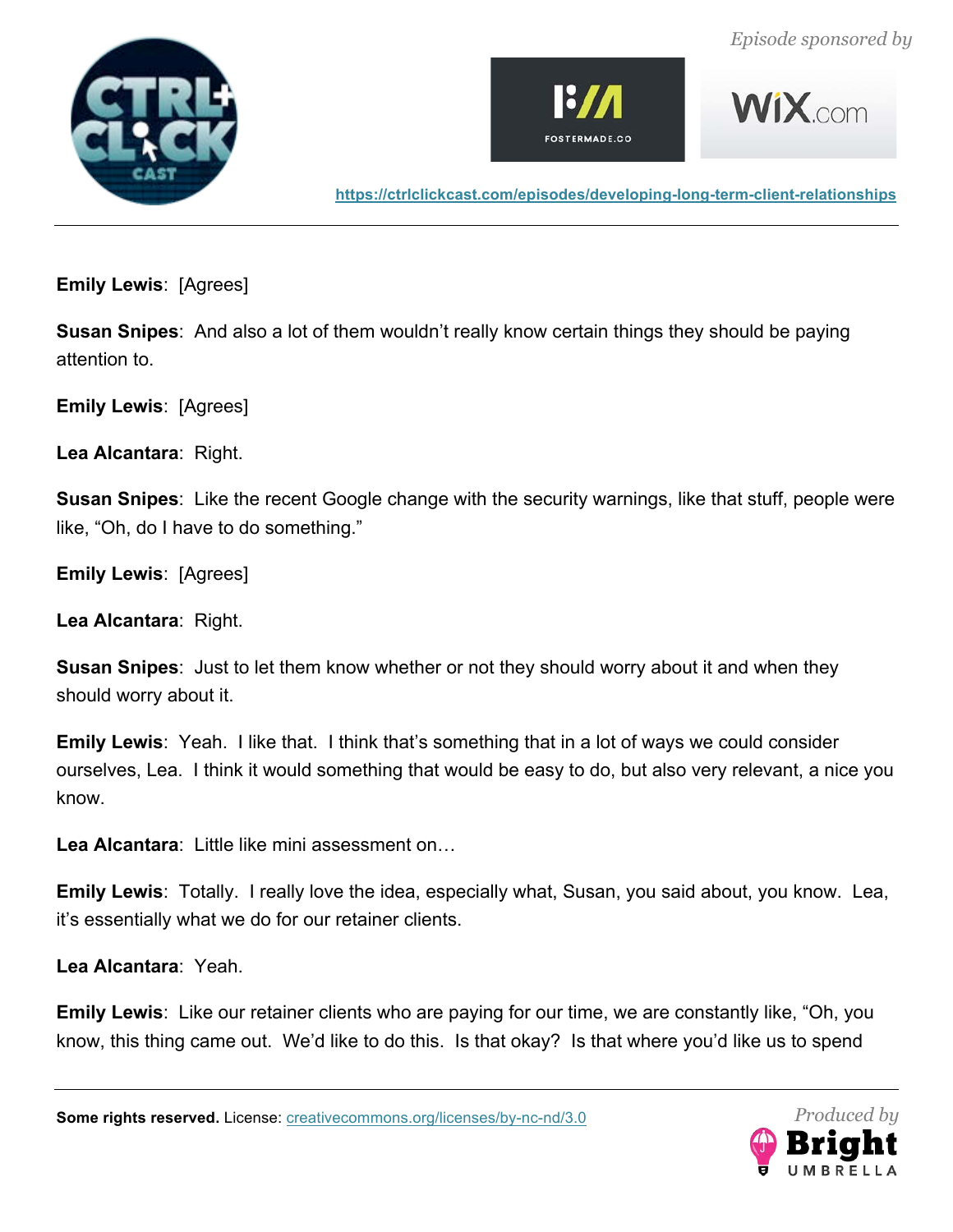





**WIX** com

**https://ctrlclickcast.com/episodes/developing-long-term-client-relationships**

your time?" We are always proactive thinking about that in a bigger sense as part of essentially your sales/business development process.

**Lea Alcantara**: Right.

**Susan Snipes**: That's exactly right. It is like something we would do for retainer clients as well, but for the non-retainer clients.

**Emily Lewis**: Right, right.

**Lea Alcantara**: Sure, sure. So in regards to all of this, we've been talking a little bit about how to reach out to clients so that we're top of mind and that they understand we're helping us. However, with the clients that already with you, do they explain any reason why they stay with your company for so long or is it just speculative? Like what are the key reasons clients stay with the company?

**Susan Snipes**: I have not asked them, and I probably should.

**Lea Alcantara**: [Laughs]

**Susan Snipes**: However, if I were to speculate, [laughs] I would say a few things that I have heard before are that they love working with us.

**Emily Lewis**: [Agrees]

**Lea Alcantara**: Right.

**Susan Snipes**: And some other reasons that they love that are that we're responsive and organized and we listen to them.

**Emily Lewis**: Yeah.

**Lea Alcantara**: [Agrees]

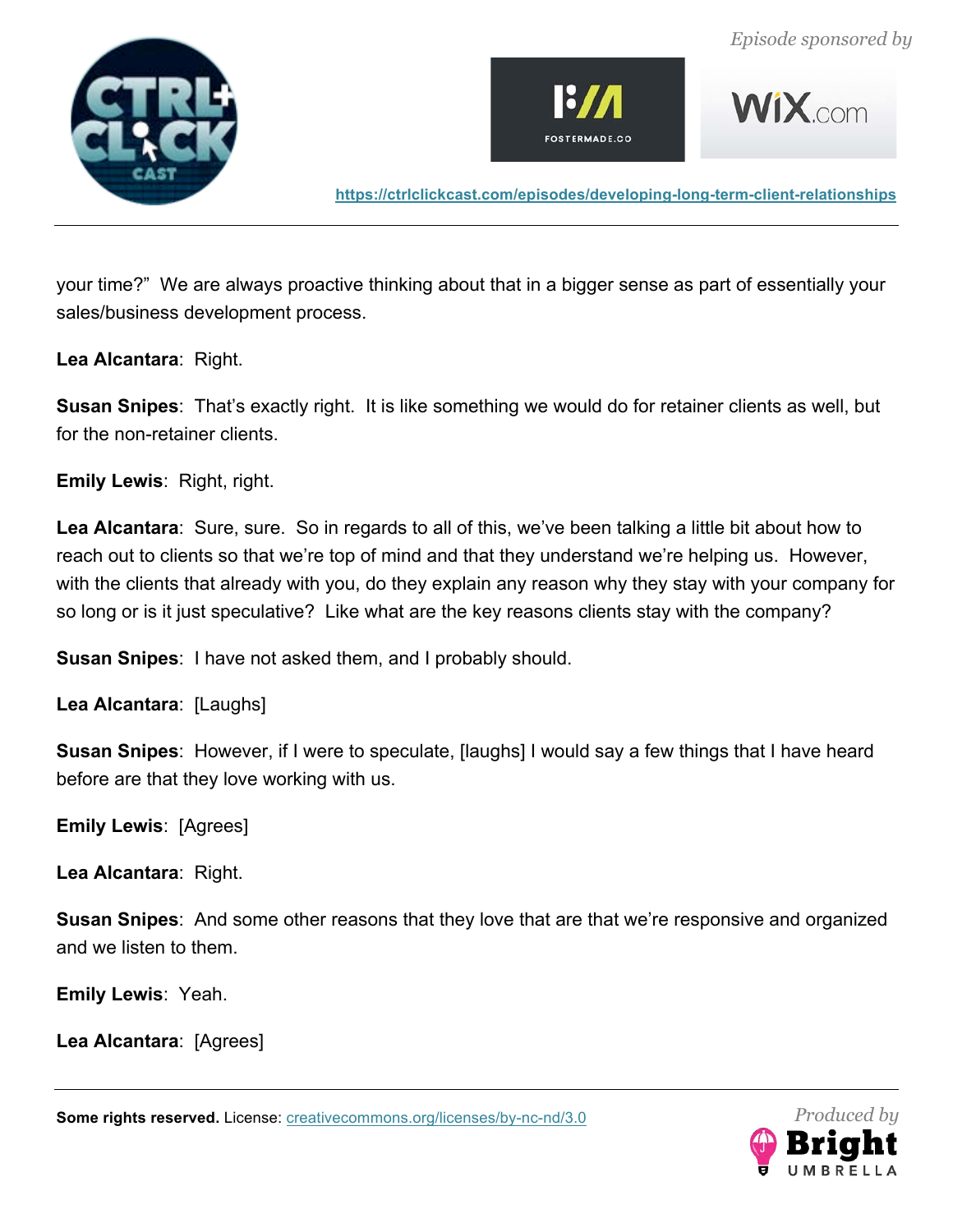







**Susan Snipes**: I know that sounds kind of like it should be obvious…

**Emily Lewis**: It's not.

**Lea Alcantara**: No.

**Susan Snipes**: But not everyone can do that.

**Lea Alcantara**: Yeah.

**Emily Lewis**: I think that's our differentiator too. That is exactly what we hear most from our long term clients, it's because we communicate well. We're really organized, they can count on us. Like it's not, "They're the best designers and developers." I mean, we are. [Laughs]

**Lea Alcantara**: Of course. [Laughs]

**Susan Snipes**: [Laughs]

**Emily Lewis**: But that's not why they're staying with us.

**Lea Alcantara**: Right.

**Emily Lewis**: That's not why they turn to us for those questions. It's the thing that you think is obvious, but I don't think it has been traditionally in our field, a very client-focused, relationshipfocused kind of business.

**Susan Snipes**: Agreed. I think it has been missing from our field.

**Lea Alcantara**: And just as an aside in terms of like asking clients like, "well, why are you staying with them," it's pretty easy to ask them when you just simply ask for a testimonial after a project.

**Emily Lewis**: Totally.

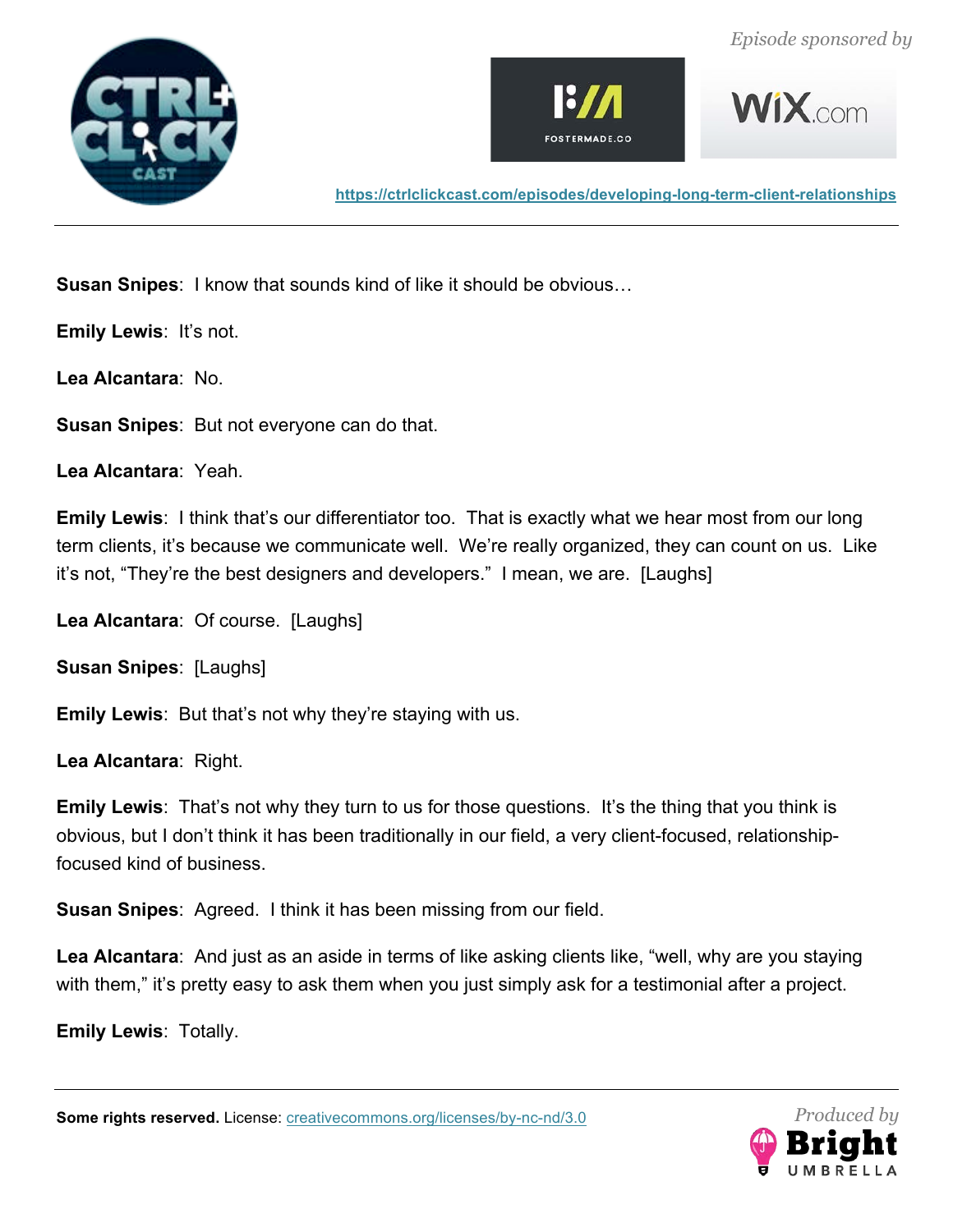





**Lea Alcantara**: You just need to be very specific in your testimonial questions and basically say, "Hey, these are the types of things I want to know and perhaps you can add this in your testimonial." And in regards to that, a lot of our clients say very similar things as in these people are reliable and they seem to want to understand our needs as opposed to just stating a solution before even understanding what the question is.

#### **Susan Snipes**: Yes.

**Emily Lewis**: I'm curious, are all of your clients long-term or do you have just a mix of some who you've done a project with and that was sort of it?

**Susan Snipes**: We have a mix. They are probably more long term, I would say 60%, and then the rest are short term or that we've done a project and we may work with them again.

# **Emily Lewis**: [Agrees]

**Susan Snipes**: But I don't know that I'd technically call them long term, even if we worked with them a year ago and they might need something again this year.

**Emily Lewis**: It occurs to me this isn't something I had thought of prior to this, but from a business perspective, I guess in terms of management, would it be like best to have all long-term clients so you don't even have to seek new business, or is there always sort of a need to do that?

**Susan Snipes**: I think there's always a need, but I think it would be less.

**Emily Lewis**: Yeah.

**Susan Snipes**: I would love to have more long-term clients so that maybe it's closer to 80%, 75 or 80%.

**Emily Lewis**: [Agrees]

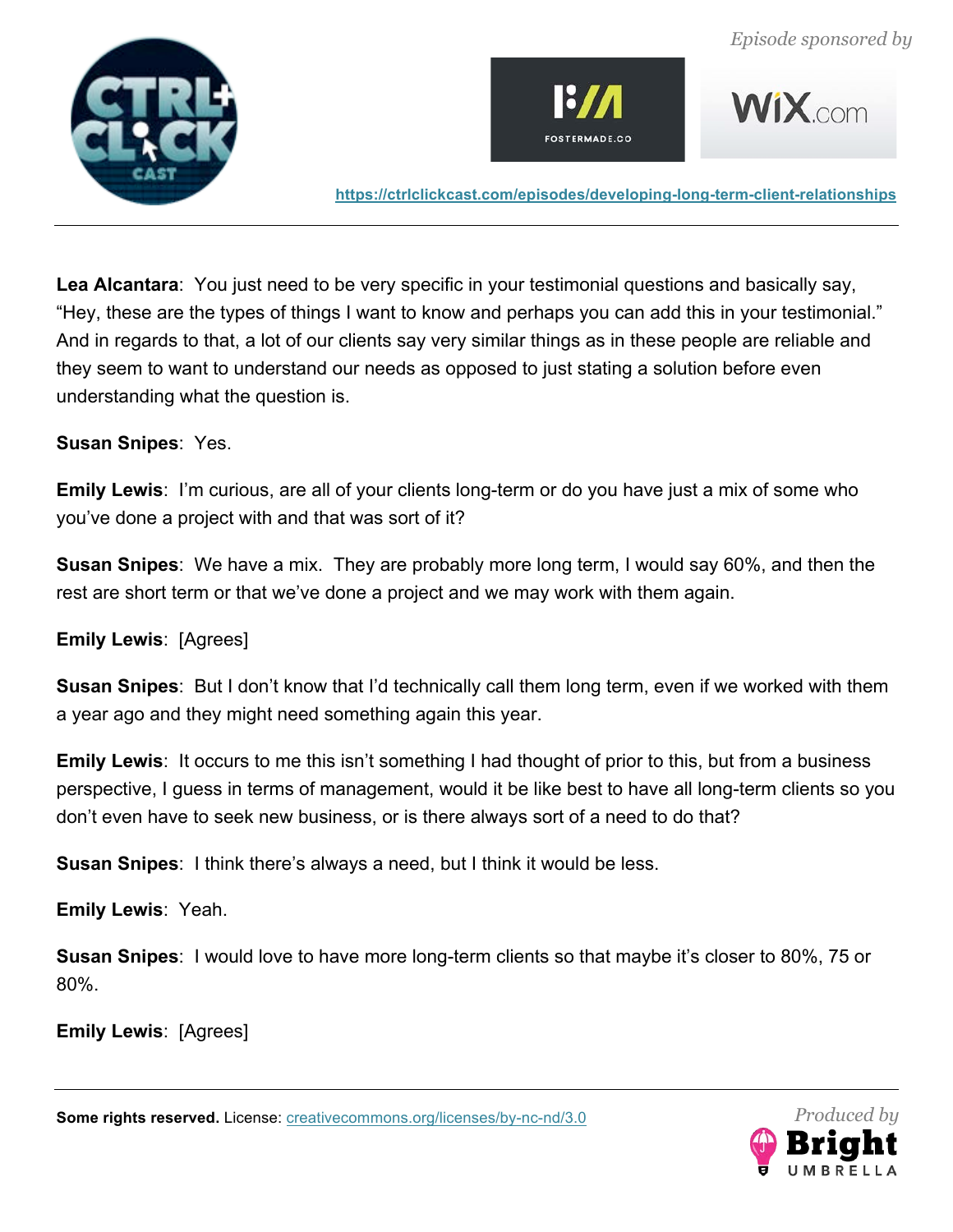







**Susan Snipes**: However, I like the idea of having that open for a short-term project.

**Emily Lewis**: It's fresh.

# *Timestamp: 00:20:05*

**Susan Snipes**: And yes, something fresh, things change with clients or we change where we're not a good fit for them anymore.

# **Emily Lewis**: [Agrees]

**Lea Alcantara**: Right. And I think this is a good point because sometimes clients that, especially when we were talking I think in some of our business episodes, with some clients you need to end the relationship not necessarily even because they don't respect you or something like that, but it's just that their needs are no longer something that you can do or you can't answer their needs as well as you did in the past or in regards to you yourself as a business shifting your priorities, let's say you've decided you wanted to pursue a particular sector or industry instead and theirs just don't necessarily fit that anymore, and then in regards to time management, et cetera and so forth, it just doesn't make any sense, and if all you did was focus on only long-term client relationships, you could potentially be keeping relationships that you shouldn't necessarily keep.

**Susan Snipes**: Yeah, agreed. I think the stimulation of having that variety is also really good.

**Lea Alcantara**: Right.

**Susan Snipes**: Because, well, technology changes quickly and it's best to be exposed to other new things people are doing instead of relying on that all internally.

**Emily Lewis**: So Susan, is there ever a reason not to pursue a long-term client relationship? In fact, Dan Mall on his Superfriend.ly website specifically says that they don't want to take on long-term client relationships. That's not an ideal fit for them.

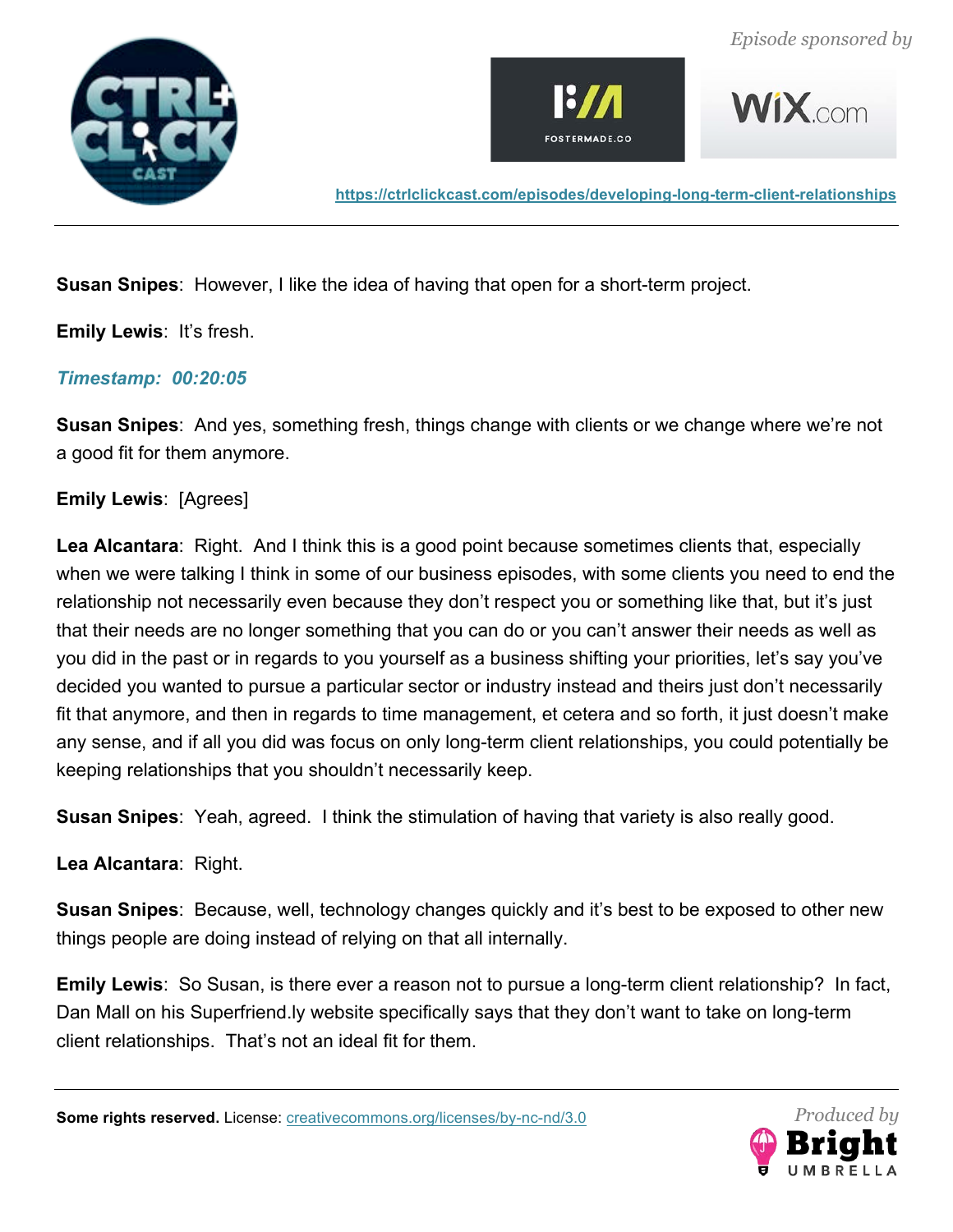





**Susan Snipes**: I think that's a great example pointing to whether or not it's a fit for someone's business and their core values or their mission or however they would like to define it. Because we are more interested in sustainable, long-term partnership with someone whereas project are fun and solving those kinds of creative challenges is of interest to us, but, well, I shouldn't say as I don't know what Dan Mall's mission is, but based on the kinds of work he does and projects he does and his philosophy of how he assembles teams is very different than ours, which is focused on having a core team that can work with the client.

**Emily Lewis**: [Agrees]

**Lea Alcantara**: Right.

**Susan Snipes**: So I think depending on a company's goals and philosophy, maybe long-term projects are never a fit.

# **Emily Lewis**: [Agrees]

**Lea Alcantara**: Right. I mean, I think the perspective is, especially if let's say they're a giant corporation with an in-house team so they already have particular skill sets involved there, but they want to have an expert outside opinion with specialties to parachute in for a specific project, if that's like the type of clients that you have, yeah, it probably doesn't make sense to have a long-term client relationship because you'll never necessarily have that.

# **Emily Lewis**: [Agrees]

**Lea Alcantara**: Sometimes you're hired simply to teach their internal team to do the work you're doing and then you disappear.

**Emily Lewis**: [Agrees]

**Susan Snipes**: Yes.

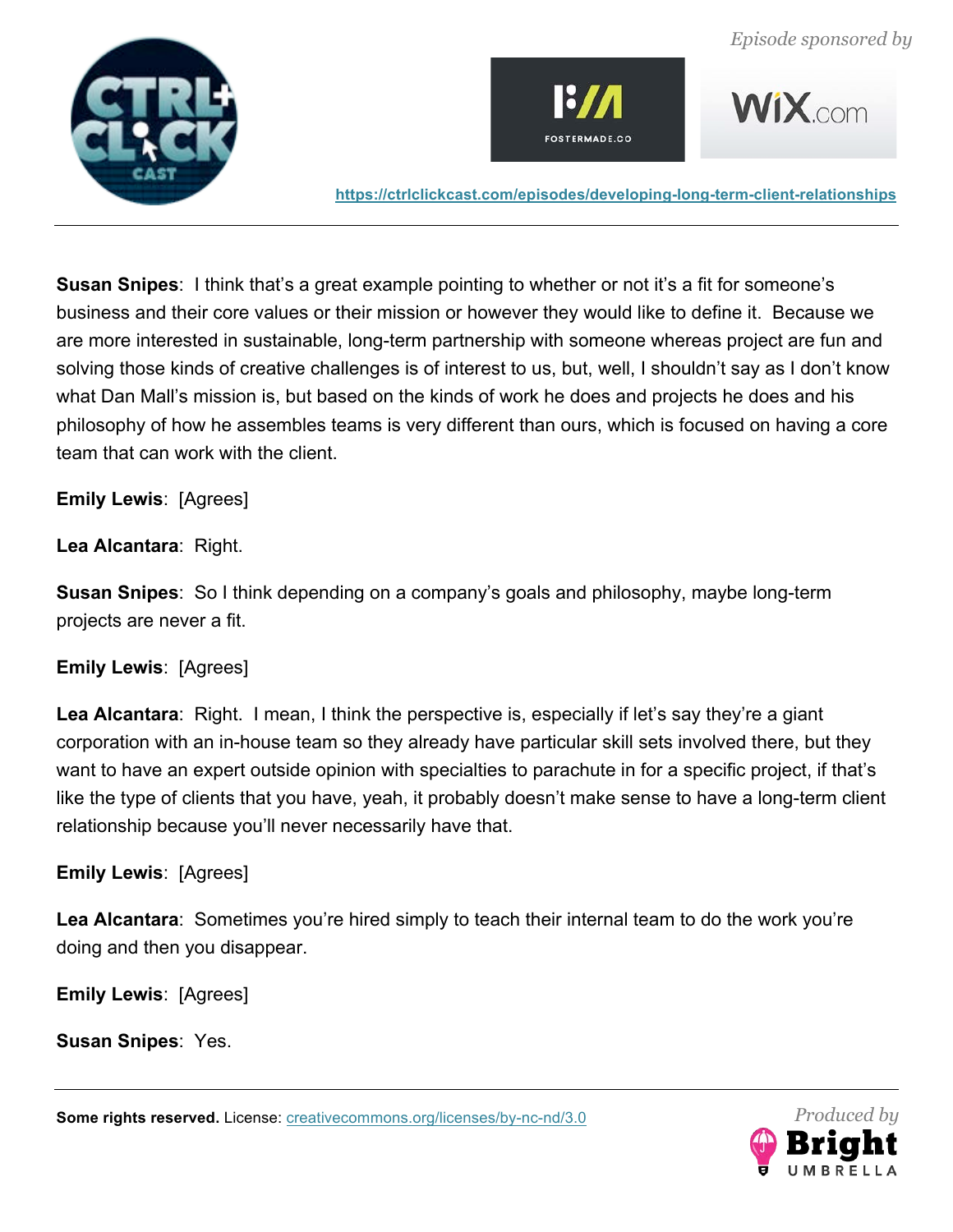





**WIX**com

**https://ctrlclickcast.com/episodes/developing-long-term-client-relationships**

**Emily Lewis**: Yeah. And then it may be obvious, but I will state it, there's also the reason to not pursue a long-term relationship with a client is if the relationship sours, you know?

**Lea Alcantara**: Right.

**Emily Lewis**: Like it's always rare, but it has happened where the project even went fine, but it just didn't gel. There was just something not right about it, and though it was like aligned with our industry goals and this that and the other, there was just something about it that we just didn't want to continue, and it ended fine because it just ended when the project ended, when the project launched or closed out, then that was kind of it. We did not pursue it. We don't send check-ins or generous resource shares to that particular relationship.

**Lea Alcantara**: Right. Well, I find it also tricky sometimes when there's turnover inside of a particular client relationship.

**Emily Lewis: Yes, that's so true.** 

Lea Alcantara: So you can have like super long-term, excellent client relationships with respect in money paid on time, but if there is a leadership turnover where the values no longer align, then that might be a reason why you would have to end that particular relationship, and that's something that's not necessarily in your control.

**Emily Lewis**: [Agrees]

**Susan Snipes**: That it's quite common, I think, with any relationship.

**Lea Alcantara**: Yeah.

**Susan Snipes**: I mean, this is a relationship and it's very much with your main contact or that core team.

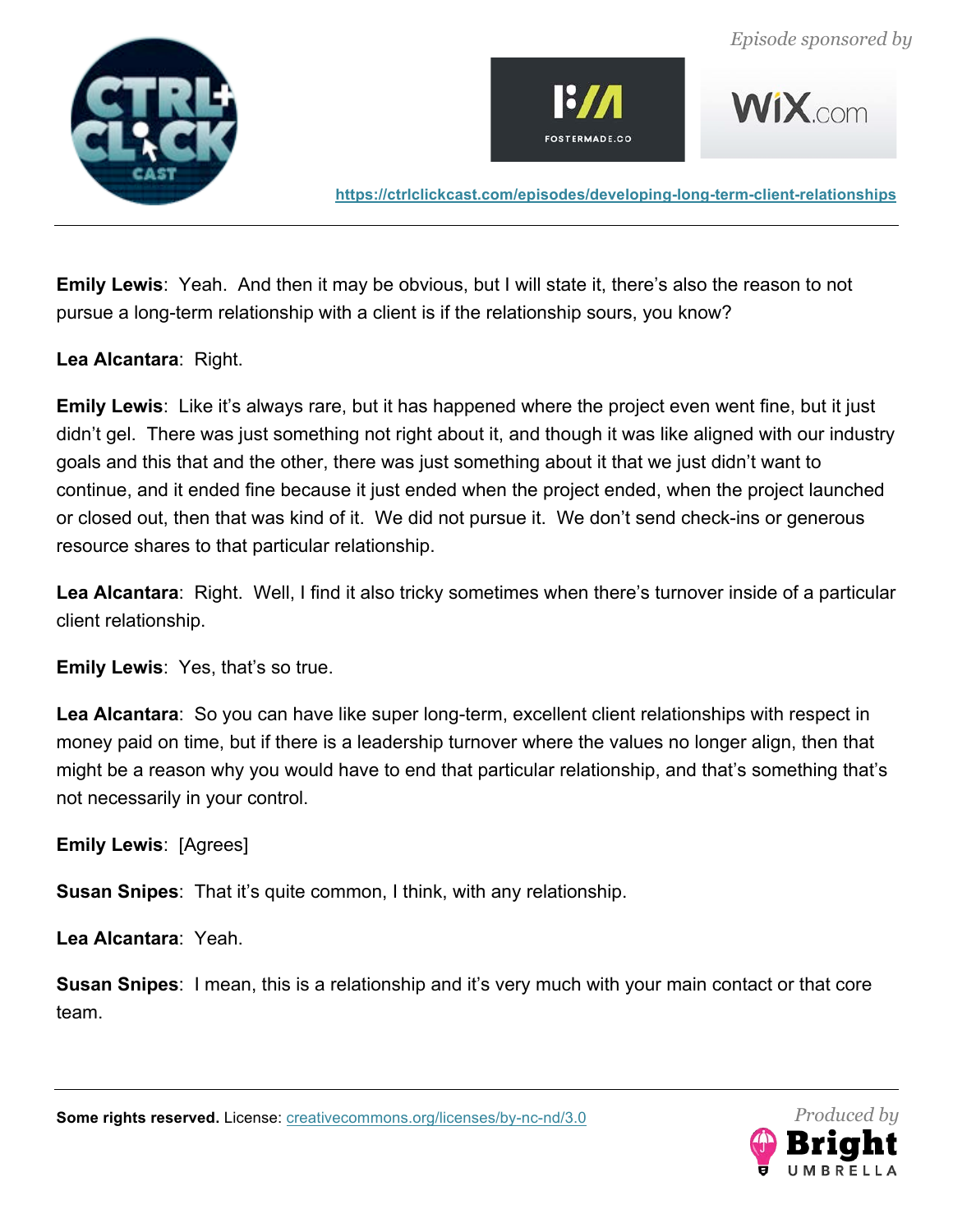







**Lea Alcantara**: Right.

**Susan Snipes**: So if we're working with a marketing director and they move to another company, we might end up working with them at the other company.

**Emily Lewis**: [Agrees]

**Lea Alcantara**: Yeah. [Laughs]

**Susan Snipes**: And the new marketing director has their own people they want to work with.

#### **Lea Alcantara**: Right.

**Emily Lewis**: Yeah. There are no guarantees in any of it. I think you just have to. I think what we've learned is Lea and I do like to have those conversations about where we think the relationship is. Every two weeks, Lea and I check in for a couple of hours and we go through everything and it all starts with our clients, and that's we sort of talk about where we are, what we're doing, how we're feeling and if it's anything we need to shift or adjust or bring up or whatever, so we are constantly checking in on it, and I think we've gotten better that when we do start to notice that it's a problem, we don't hold onto it. We don't try and keep a relationship going just because in the past it was good.

**Lea Alcantara**: Right.

**Susan Snipes**: I think that's a really good point. I have a tendency to like to solve problems. [Laughs]

# **Emily Lewis**: [Agrees]

**Susan Snipes**: So if I see something is going wrong or I shouldn't say wrong, but it's not quite as fluid of a fit or there's a gap there, I would have a tendency to want to push that.

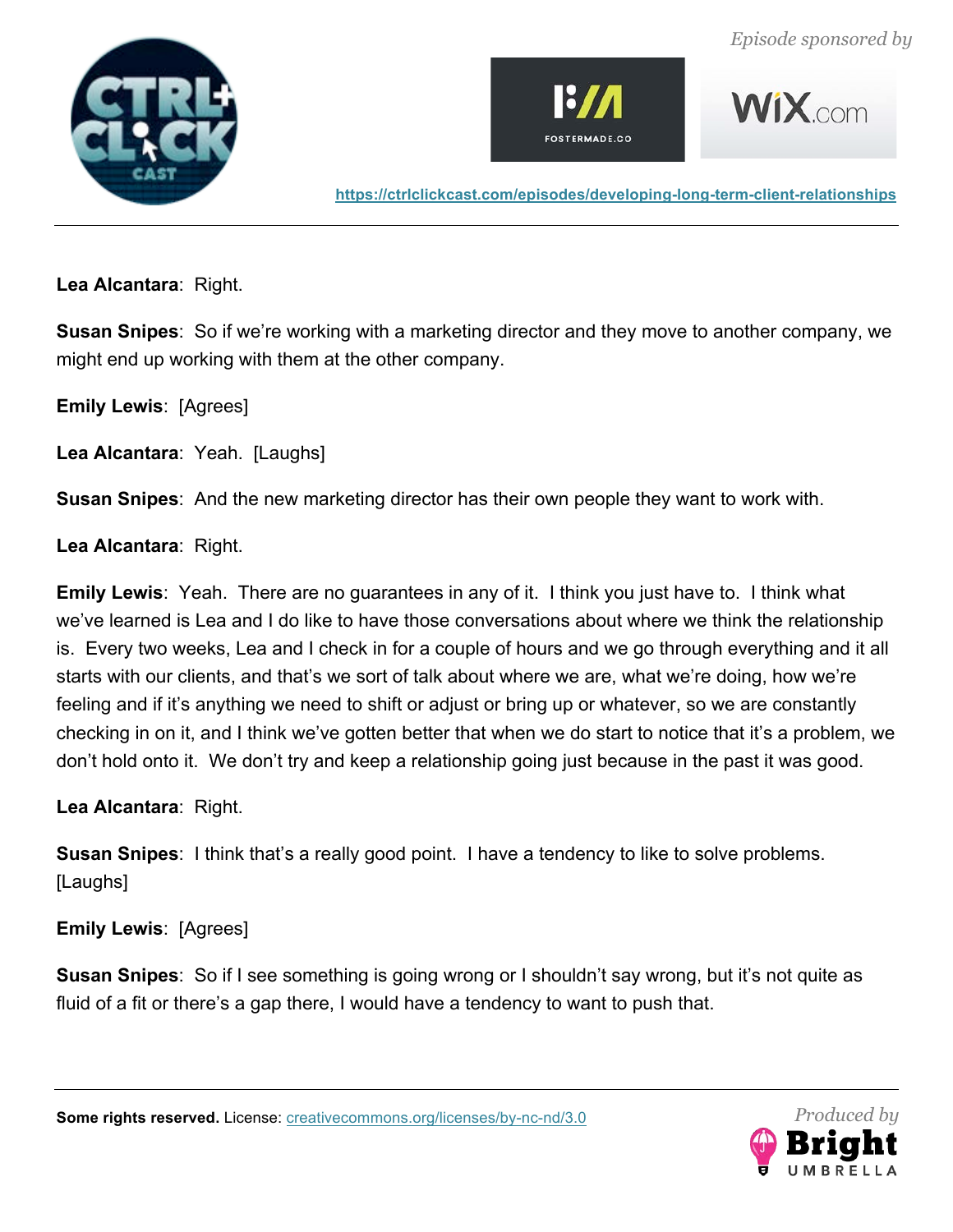







**Emily Lewis**: [Agrees]

**Susan Snipes**: And I think having a partner, and in my case we have an account manager here who I can bounce that off of and be like, "Well, let's not really invest more time here than we need to."

**Lea Alcantara**: Oh yeah.

**Emily Lewis**: Right.

**Susan Snipes**: So it's great to have that counterpoint.

**Lea Alcantara**: Or the opposite as well because sometimes that could be a situation where you feel uncomfortable because of a particular interaction that wasn't that great.

#### **Emily Lewis**: [Agrees]

**Lea Alcantara**: But then if somebody else has a different perspective in regards to a more long-term view or an objective view because they weren't part of that particular interaction, then perhaps it could be another chance to have just essentially another chance to see like whether it's worth pursuing or fixing the problem. Because we've had that, too, where we're all human, so not everything happens in like this perfect everybody says the right thing at the right time and does the right thing.

# **Emily Lewis**: [Agrees]

**Lea Alcantara**: Especially as web workers, and even right now, like you can't see my face, it's hard to gauge sometimes tone of voice and things like that so people could accidentally read into something that isn't even there so having someone to bounce that kind of off.

**Emily Lewis**: [Agrees]

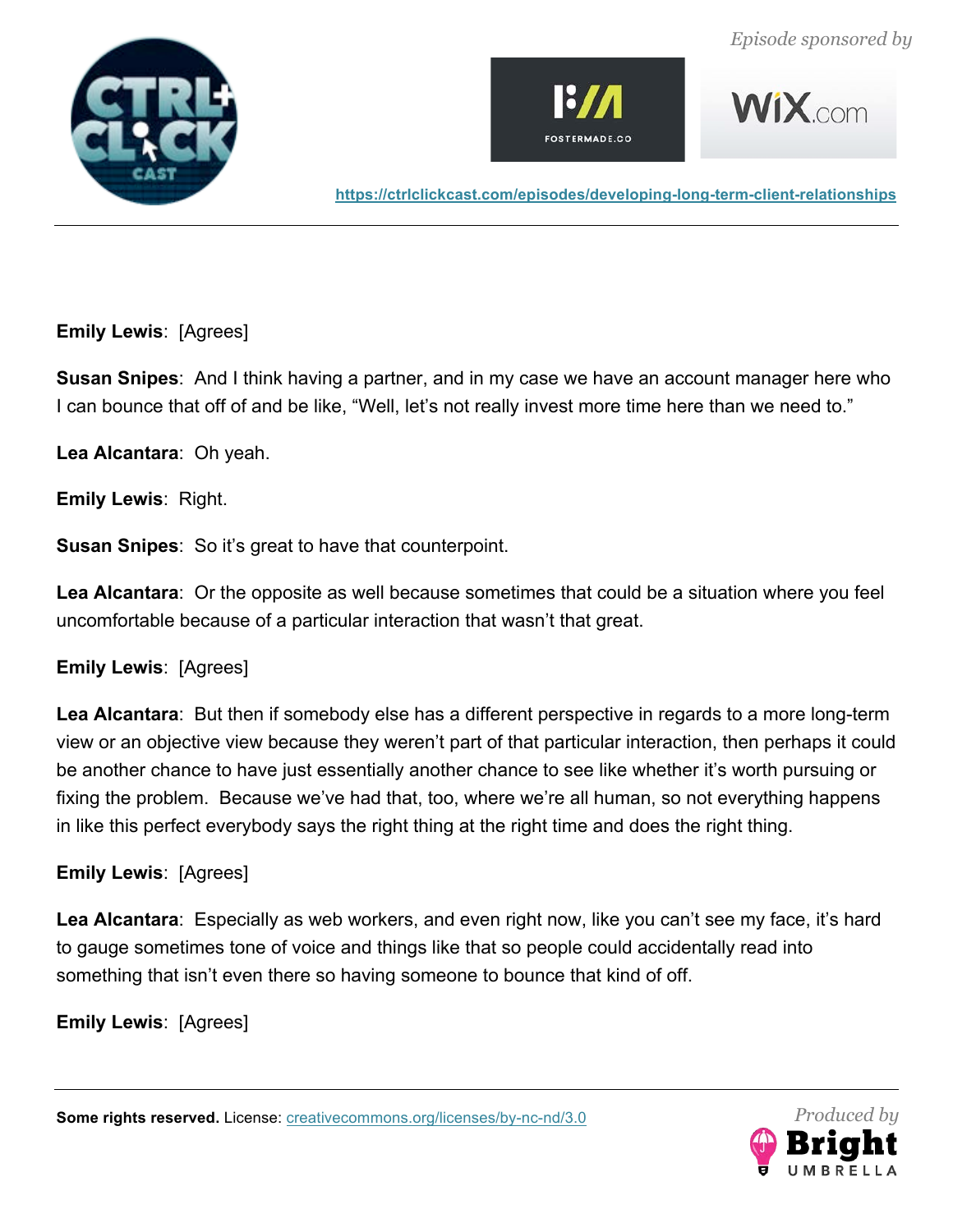





**Lea Alcantara**: The other thing, too, like in regards to leadership turnover and other things and sometimes you're working primarily with a marketing team, sometimes there's like an unknown unknown. So they're working to as an agency with this relationship trying to alleviate that unknown and seeing who's influencing your core team can really help because at least with one particular partner issue that we had, and they were our long-term partner and everything is great, but there were a couple of issues that we were confused over what was going on, and then once we actually got contact with a different person in the company that was influencing our main contact and we spoke to that person directly, everything was resolved, you know?

#### **Emily Lewis**: [Agrees]

**Lea Alcantara**: Like just immediately resolved. So it was just trying to take that little bit of extra effort to see like, "What is going on over here? And somebody else is talking to our main contact and confusing things, so let's see who that person is and let's see if we could have a civil conversation."

# **Emily Lewis**: [Agrees]

**Lea Alcantara**: In the end, there are like motivations that aren't nefarious, it's just a miscommunication.

**Emily Lewis**: Absolutely. And I think even more with the example you're talking about, Lea, I feel like that proactive approach on our part really our contact knew who we were and that we were reliable and a resource.

**Lea Alcantara**: Right.

**Emily Lewis**: But then an established resource for this IT department.

**Lea Alcantara**: Right.

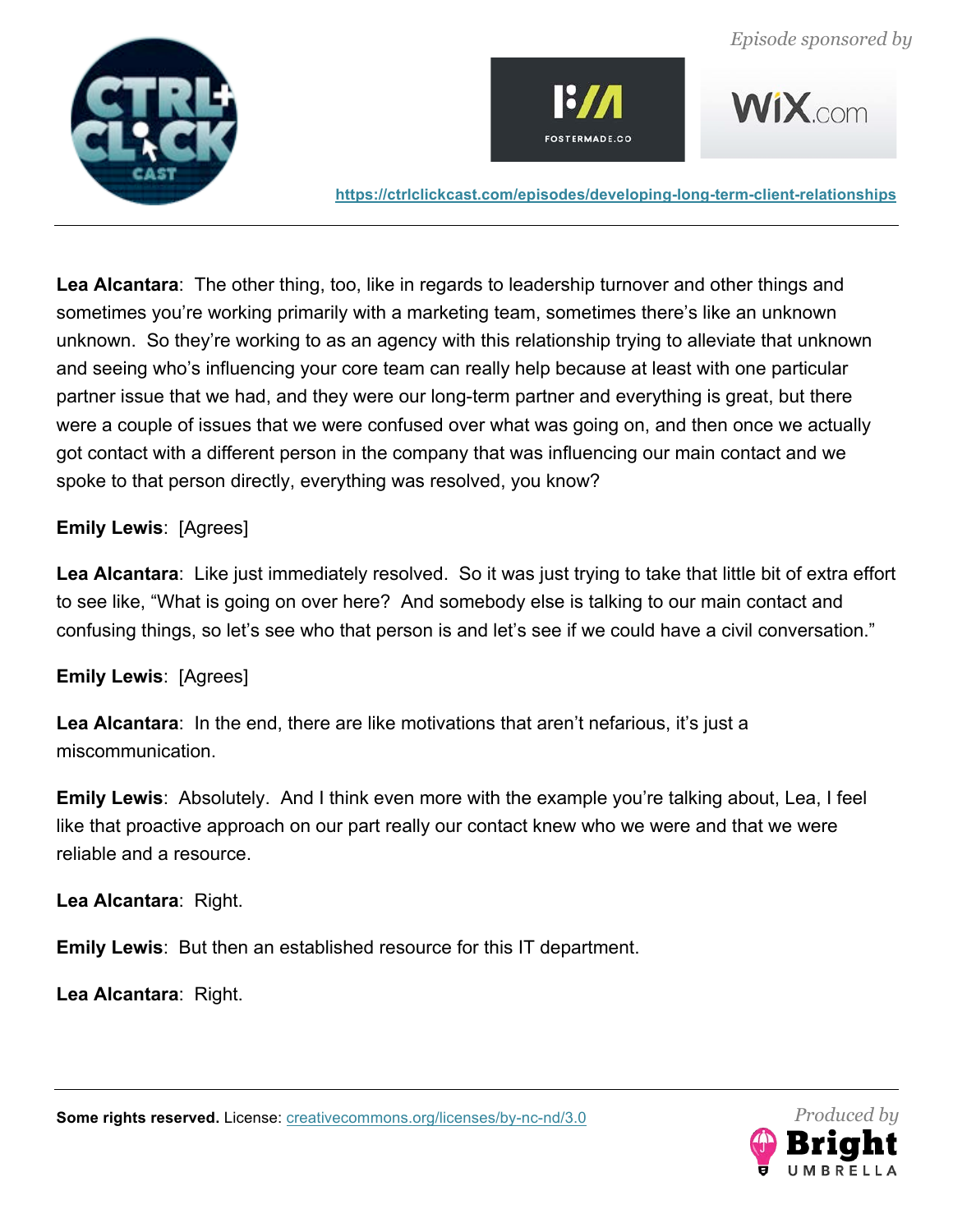







**Emily Lewis**: So in two departments, we now are trusted and feel like they can come to us with what they need.

**Lea Alcantara**: Right.

**Emily Lewis**: Which meant they spent more money with us.

**Lea Alcantara**: Yeah, exactly.

**Susan Snipes**: Excellent.

**Emily Lewis**: [Laughs]

**Susan Snipes**: I really like your choice of that word "proactive" and seeing those kinds of gaps or holes because most of the work that we do is also remote where we have phone calls.

**Emily Lewis**: [Agrees]

**Susan Snipes**: But we don't even necessarily have video shares where we see each other's faces.

**Lea Alcantara**: Right.

**Susan Snipes**: And even a phone call can go a long way to addressing those and making that connection again.

**Emily Lewis**: [Agrees]

**Lea Alcantara**: Oh yeah.

**Susan Snipes**: I love the idea of finding out who the other players are.

**Emily Lewis**: [Agrees]

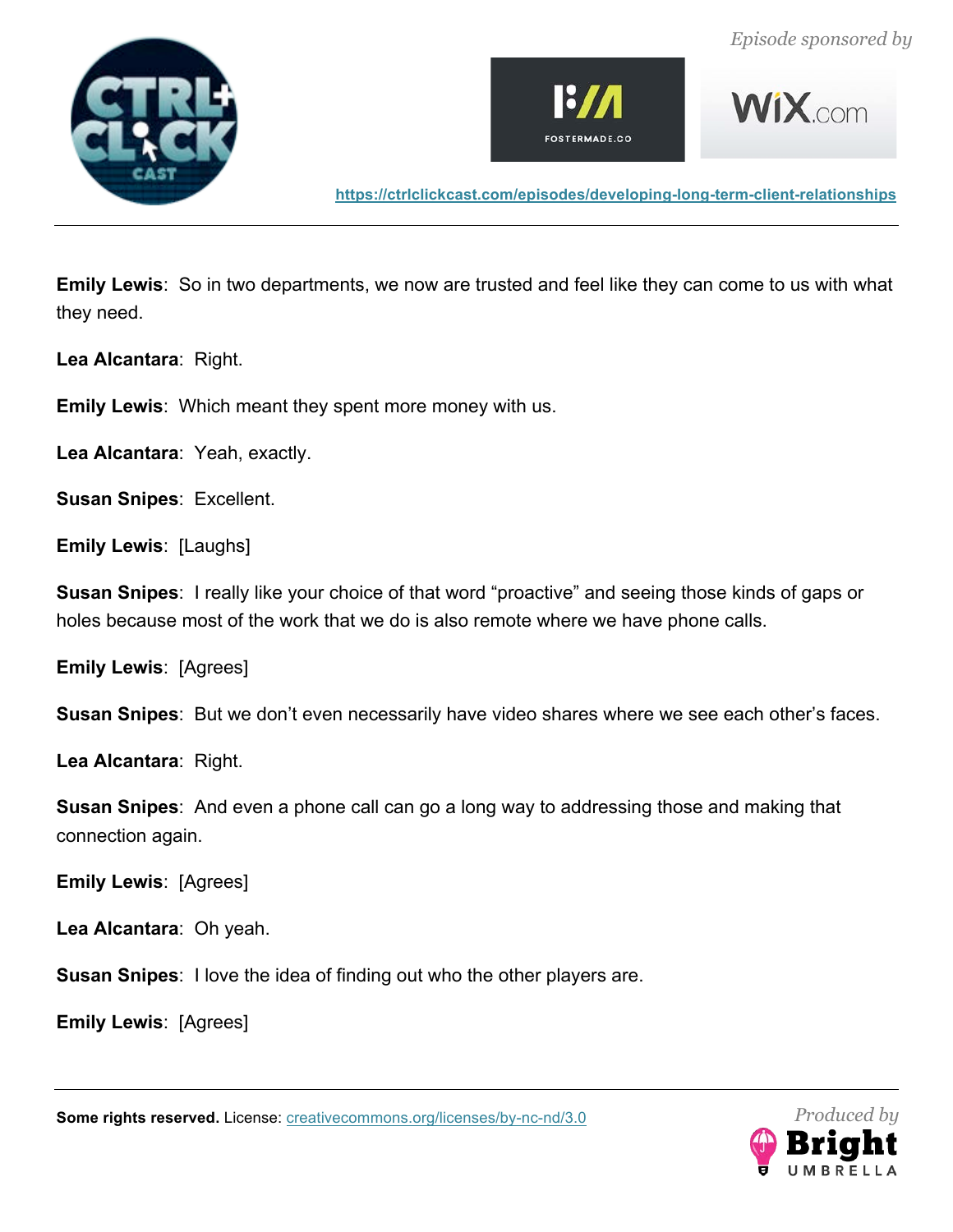







**Susan Snipes**: And I think for any decent client relationship, if it's not possible to intuit that, it's easy enough to ask like, who else is involved in this?

**Lea Alcantara**: Right.

**Emily Lewis**: [Agrees]

**Lea Alcantara**: Yeah. Who else can we add to our project management system so they get the same emails so that it's no longer playing telephone where somebody said something said something.

**Emily Lewis**: Yeah. So are there any other red flags that you've seen in the past, Susan, or not even a red flag, just a flag that says it may be time to let go of this long-term client relationship?

# *Timestamp: 00:29:57*

**Susan Snipes**: Yes. There are the red flags. We've talked about some of those. Some of the ones we didn't talk about are maybe some obvious ones like not paying their invoices or paying them very late or causing you to wonder if something is problematic there. When communication drops off, so even when you're trying to reengage and someone is not communicating with you, something may be going on with our main contact.

**Emily Lewis**: [Agrees]

**Lea Alcantara**: [Agrees]

**Susan Snipes**: Maybe they're thinking about leaving or maybe they're thinking about hiring someone else. So those kinds of changes are probably the biggest areas for concern that something maybe changing.

**Emily Lewis**: [Agrees]

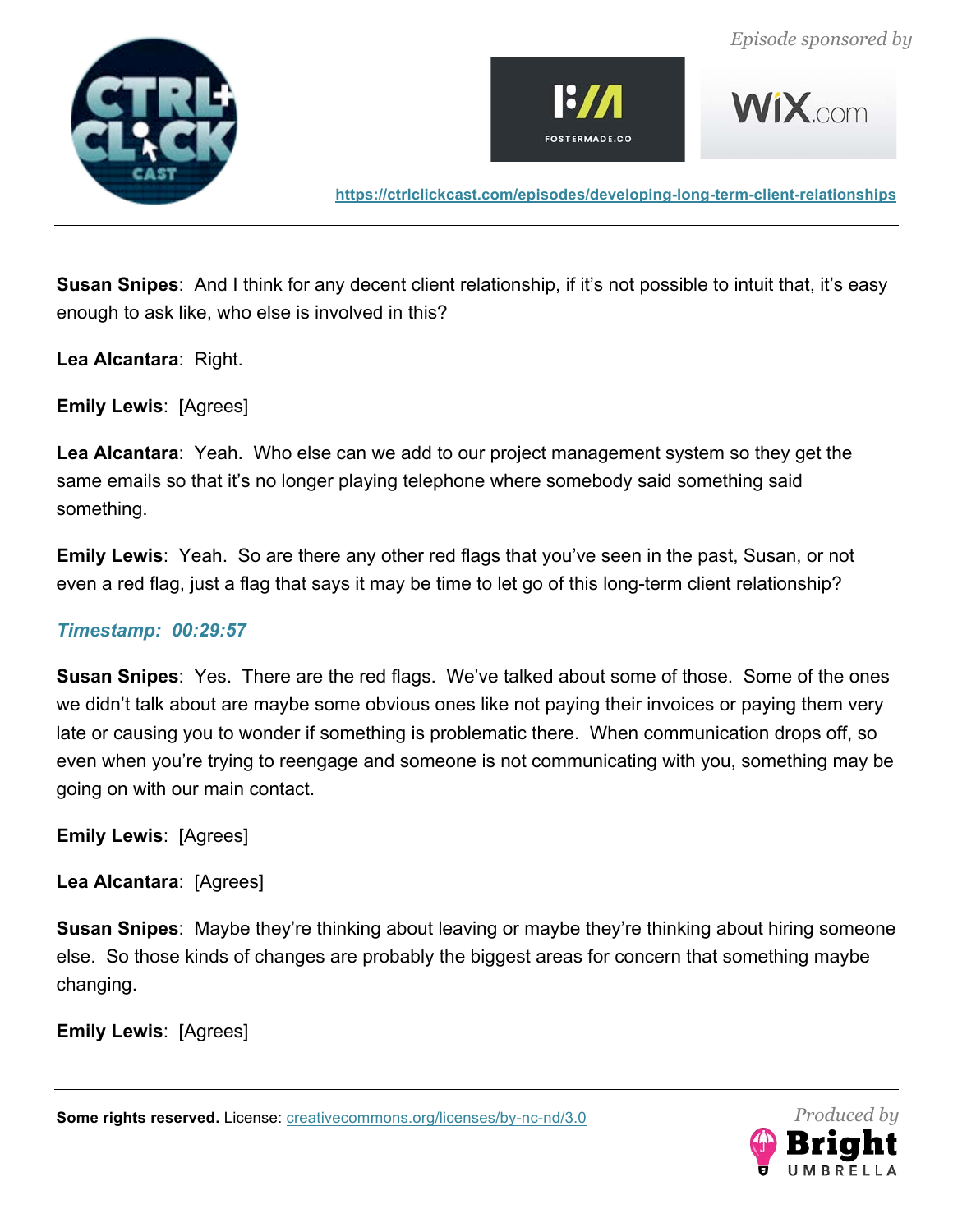







**Susan Snipes**: And when those red flags come up, again, with that proactive conversation, I can find out or you can find out, is something going on?

**Emily Lewis**: [Agrees]

**Susan Snipes**: And sometimes it's out of our control and there's not anything we can do about it, but it's better to know that.

**Emily Lewis**: [Agrees]

**Susan Snipes**: I'm going to use another color like I don't' know if it's like a checkered flag or a yellow flag or some other color for like the non-red ones. [Laughs]

**Emily Lewis**: [Laughs]

**Lea Alcantara**: [Laughs]

**Susan Snipes**: I don't know that it's super clear, but I believe there can come a time when it's time to move on and I would say if we're not adding value to their project or their website anymore and maybe we've outgrown them or as we were talking about earlier, our focus has changed or maybe their focus has changed and it just doesn't make sense and I don't want people to invest money in something that we're not truly helping them with.

**Emily Lewis**: [Agrees]

**Lea Alcantara**: Right.

**Susan Snipes**: I also think there's a finite amount of time that makes sense to work with a client, and other people say different things. One of my favorite business advisers who I don't personally know, but who I love to read his stuff, David Baker, who has the website ReCourses, he talks a lot about natural duration of a partnership being around three years.

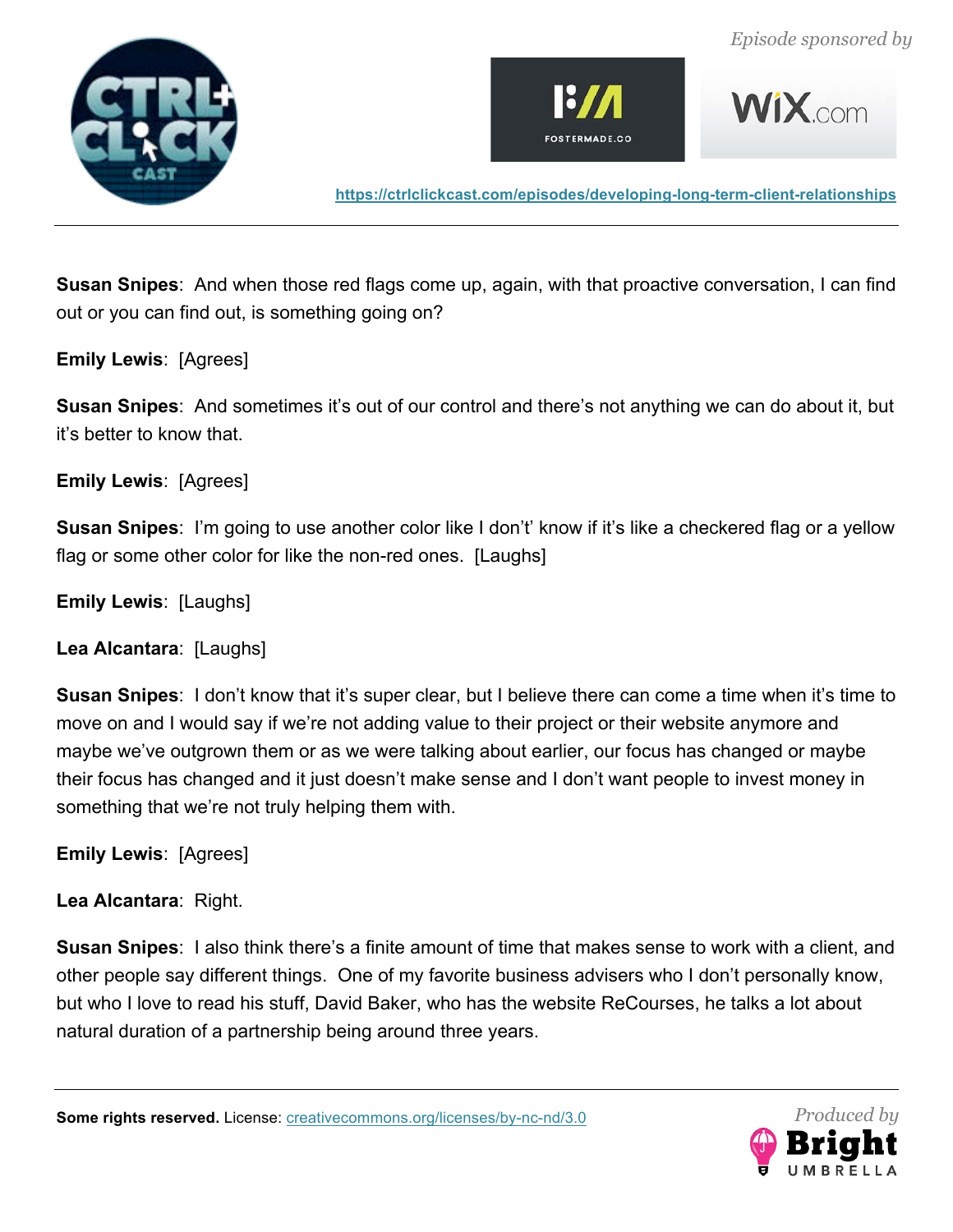





**WIX**com

**https://ctrlclickcast.com/episodes/developing-long-term-client-relationships**

**Emily Lewis**: [Agrees]

**Lea Alcantara**: [Agrees]

**Susan Snipes**: And we have some clients that we've worked with longer than that, but I also feel like after a certain amount of time, if they're growing and we're growing and we're growing together, then we can continue to work longer than that. However, if they're staying where they are or we're staying where we are, which hopefully we're not, we always want to keep growing, but we just aren't headed in the same direction anymore.

# **Emily Lewis**: [Agrees]

**Lea Alcantara**: Right, it makes sense. Well, I'm curious though like if your company is heading in a different direction, but let's say you still feel like your client is still a good fit, and by that, I mean, a different direction like raising your rates or changing the services with this client that you still do believe will benefit them, how do you handle those company changes with a client and then maintain that relationship?

**Susan Snipes**: Oh, it's tricky. For some of the clients that we work with extremely closely where we're on like a monthly retainer-type relationship, it's a lot easier because we're in close enough synced that whatever changes, we are changing. They're fully aware of what they are. For the ones where we might not work as frequently and as often, that's trickier. In the past, we've done a few different things, and I think what I have found works the best is to offer them their like grandfathered in rate package or to offer them something that is their like special rate while still being a rate that works for us. Knowing that if we did not get to keep them as a client, it would be okay, and that has to be something where we would be okay with them not agreeing to our rate, and actually, that whole section I just said, I don't even know what I was saying. [Laughs]

**Emily Lewis**: I think it's a hard question. I think that's why.

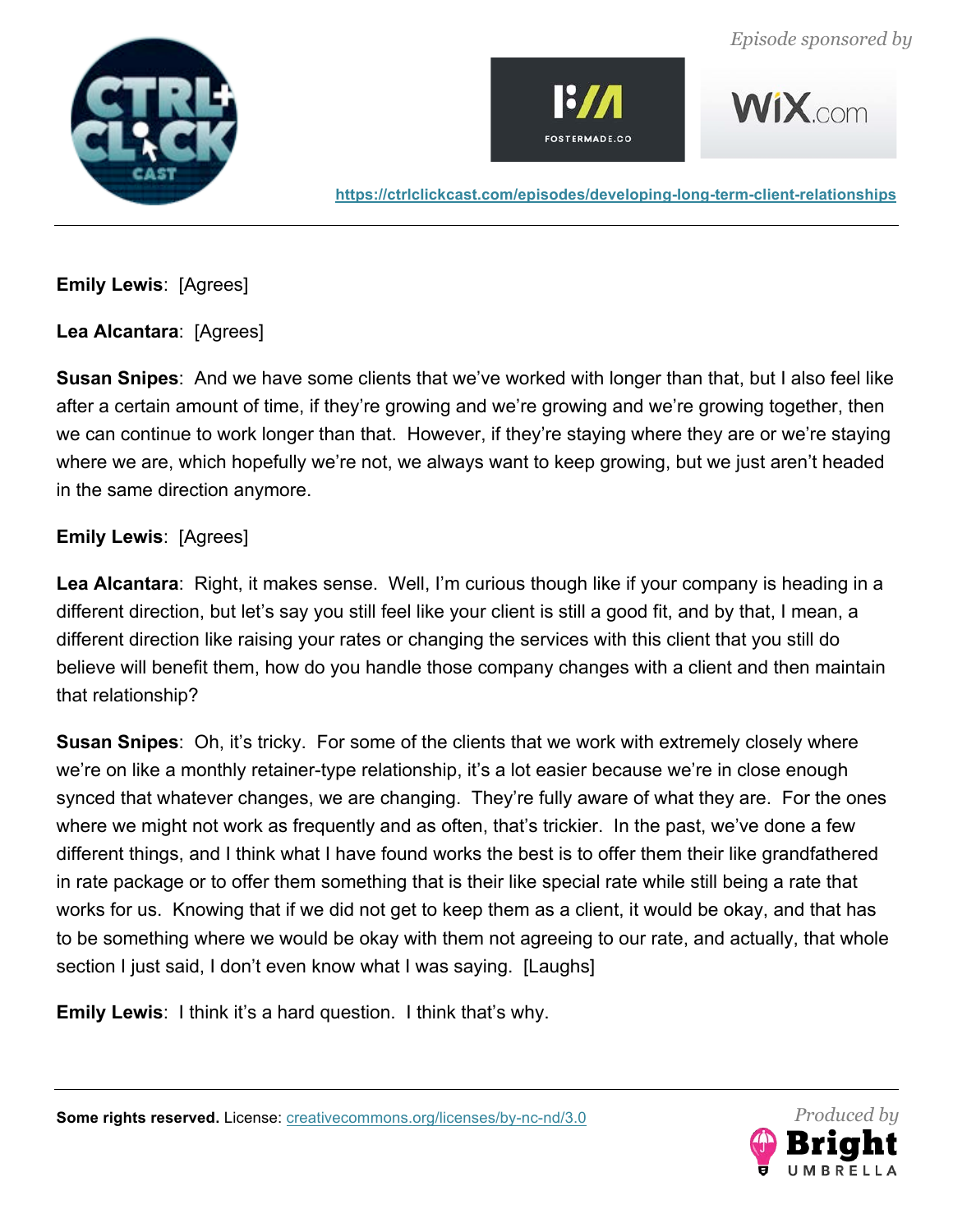







**Lea Alcantara**: Right.

**Emily Lewis:** I think it's a problem in our industry to talk about pricing and money and raising your rates. We talked about it with Brad Weaver last year about how to price your business, but we didn't actually continue the conversation about how you have that talk with your client. [Laughs]

**Lea Alcantara**: Conversation, yeah. [Laughs]

**Emily Lewis**: But I think it's interesting. I think ultimately there is a cap at which we won't exceed. I mean, Lea is in charge of the money side of the business, so she may disagree with me.

**Lea Alcantara**: [Agrees]

**Emily Lewis**: But in my head I do feel like it's not like we could ever charge like \$900 an hour, like that just doesn't seem realistic in any way.

**Lea Alcantara**: Right.

**Emily Lewis**: But in terms of like if you're dealing with rates, we have found a couple of things that we're successful for those conversations and I think part of it was also trying to evolve a conversation beyond what our "hourly" rate was and more about like "what they could get if they did this with us" kind of thing.

# **Lea Alcantara**: Right.

**Emily Lewis**: Like the value that they're getting for what we're working with, but with one of our longterm clients, once Lea and I partnered, we had to increase the rates for the business because expenses increase and requirements for running the business increased, and frankly, our expertise doubled, and what we were bringing to the table was more valuable. So having those conversations, that was kind of the way we tried to talk about it was, "We haven't raised rates in these many years

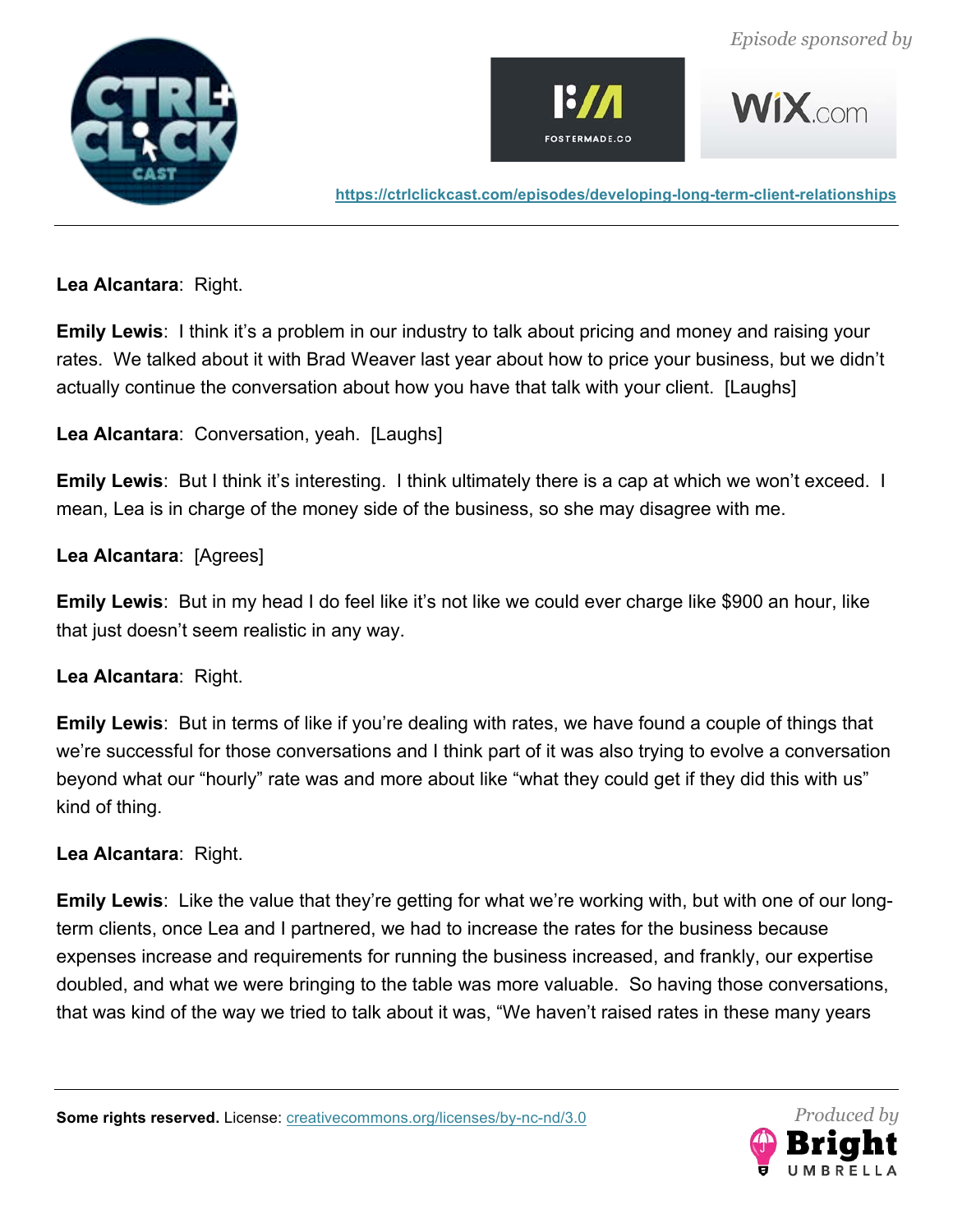







and this is a natural increase, and we'd like to offer you a special discount because of whatever." And I don't even think we called it a discount.

**Lea Alcantara**: We don't use the discount.

**Emily Lewis**: Yeah.

**Lea Alcantara**: Yeah, exactly.

**Emily Lewis**: It devalues our work.

**Lea Alcantara**: Never use the word "discount." Yeah.

**Emily Lewis**: But it's more like – I don't know. Lea, you talk about this.

**Lea Alcantara**: This is our loyalty rate.

**Emily Lewis**: Loyalty rate, right.

**Lea Alcantara**: Yeah, yeah, yeah.

**Emily Lewis**: Yes.

**Lea Alcantara**: So we just say that, "This is our loyalty rate because you've been working with us. We charge our new clients this." So we give them the other number, which is the "real" rate for sure, like if there is a new client, that is what we quote or estimate using.

**Emily Lewis**: Based off of.

**Lea Alcantara**: But we say, "Because you've been so loyal, this is what we plan on charging you." The other thing we do for sales, especially with long-term clients, is to really lock them down as a long-term client with a retainer.

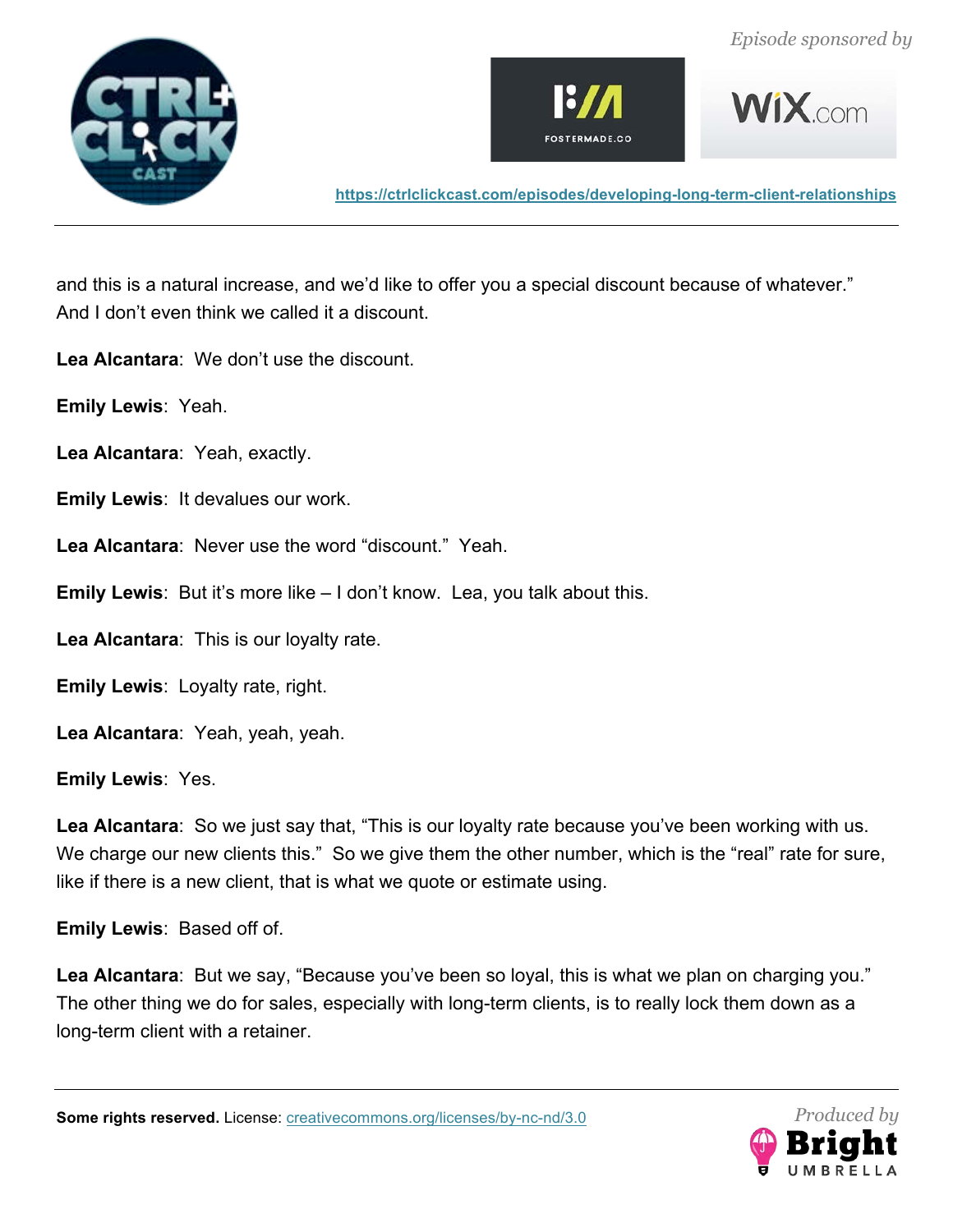







**Emily Lewis**: Yeah.

**Lea Alcantara**: So we tell them, "Hey, we're raising our rates, but if you sign with us with a retainer, you are going to get this better rate."

#### **Emily Lewis**: [Agrees]

**Lea Alcantara**: So I feel like when we spoke to that with our long-term clients, that framed the discussion in regards to, "Yes, we're raising the rates. Yes, you're going to be paying more, but we're still giving you preferential treatment."

**Susan Snipes**: We do something very similar for our long-term clients, and it comes up when we would have perhaps pitched them, "Would you like to sign a retainer for this year or this quarter or however it might be. Of course, you can still do work with us hourly. However, our hourly rate is X."

**Lea Alcantara**: Yes.

**Susan Snipes**: Which is much higher than it would be if they were signing on to something, and we have set those up. It's been kind of a trial and error process, which everything is. [Laughs]

**Lea Alcantara**: [Laughs]

**Susan Snipes**: That those for the retainers that we set up, we have, say, someone is buying 40 hours for a quarter, if they use more than 40 hours net, we are still at that same rate.

**Emily Lewis**: [Agrees]

**Susan Snipes**: So that's our preference for how we do retainers. I think people do them a little bit differently, but that's one of the common ways.

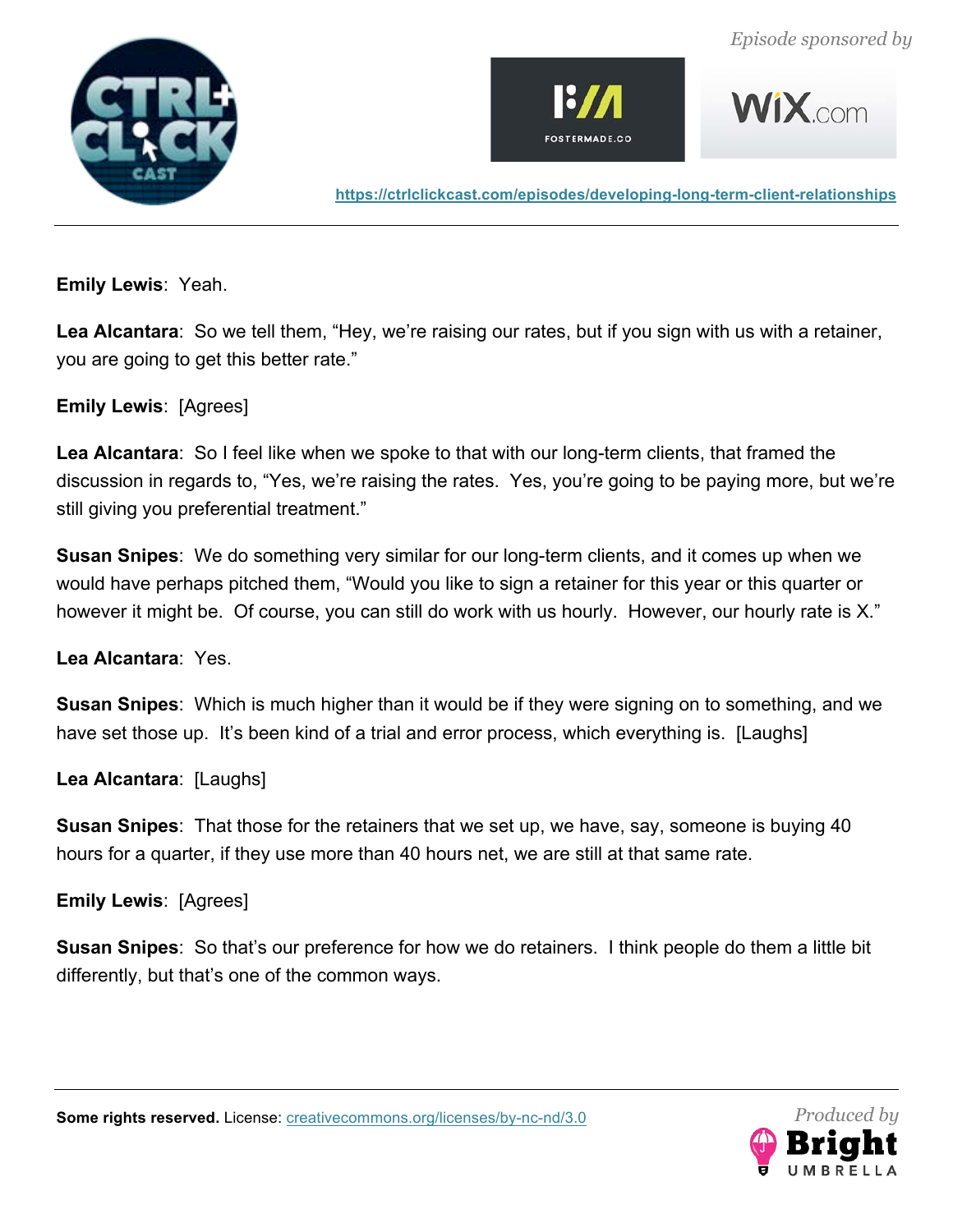





**Emily Lewis**: And I think a retainer is one of those things that, aside from a way to talk about potentially raising rates, I think it's a good strategy, if you will, for taking a project, like when a project is done, after the appropriate amount of time, that's natural for your established client relationship to bring up that conversation about a retainer. That it's just part of your workflow to close out that project that you bring up a retainer as an option as a conversation aside from raising rates or anything like that.

#### **Susan Snipes**: Agreed.

**Emily Lewis**: So, Susan, in your bio on your website, I noticed that it says that you advocate for inclusion, and I wanted to know what that meant to you, and if it plays any kind of role in how Q does marketing or sales or client relationships.

**Susan Snipes**: Thank you for asking about that. It's also one of those things that's challenging to talk about, but it's extremely important to me. I had previously thought that I would advocate for diversity. However, then I realized that actually it did not feel as complete and accurate as being interested in inclusion, and that this probably is a longer conversation. [Laughs]

# **Emily Lewis**: [Laughs]

**Susan Snipes**: So it plays out in our marketing materials is that we are a values-focused company and so it's important for those values and some of those being our team and our thoughtfulness and sharing our knowledge and those kinds of things to be a part of who we are in our company internally and also we work with clients. So I am a female and I'm in the tech world, so it's certainly easy for me to talk about it from that side of things, but I don't want that to just be about women in tech.

# **Emily Lewis**: [Agrees]

**Susan Snipes**: I would rather have that be about everybody in tech whatever they might be, if they feel like they've been excluded by age or race or whatever it might be.

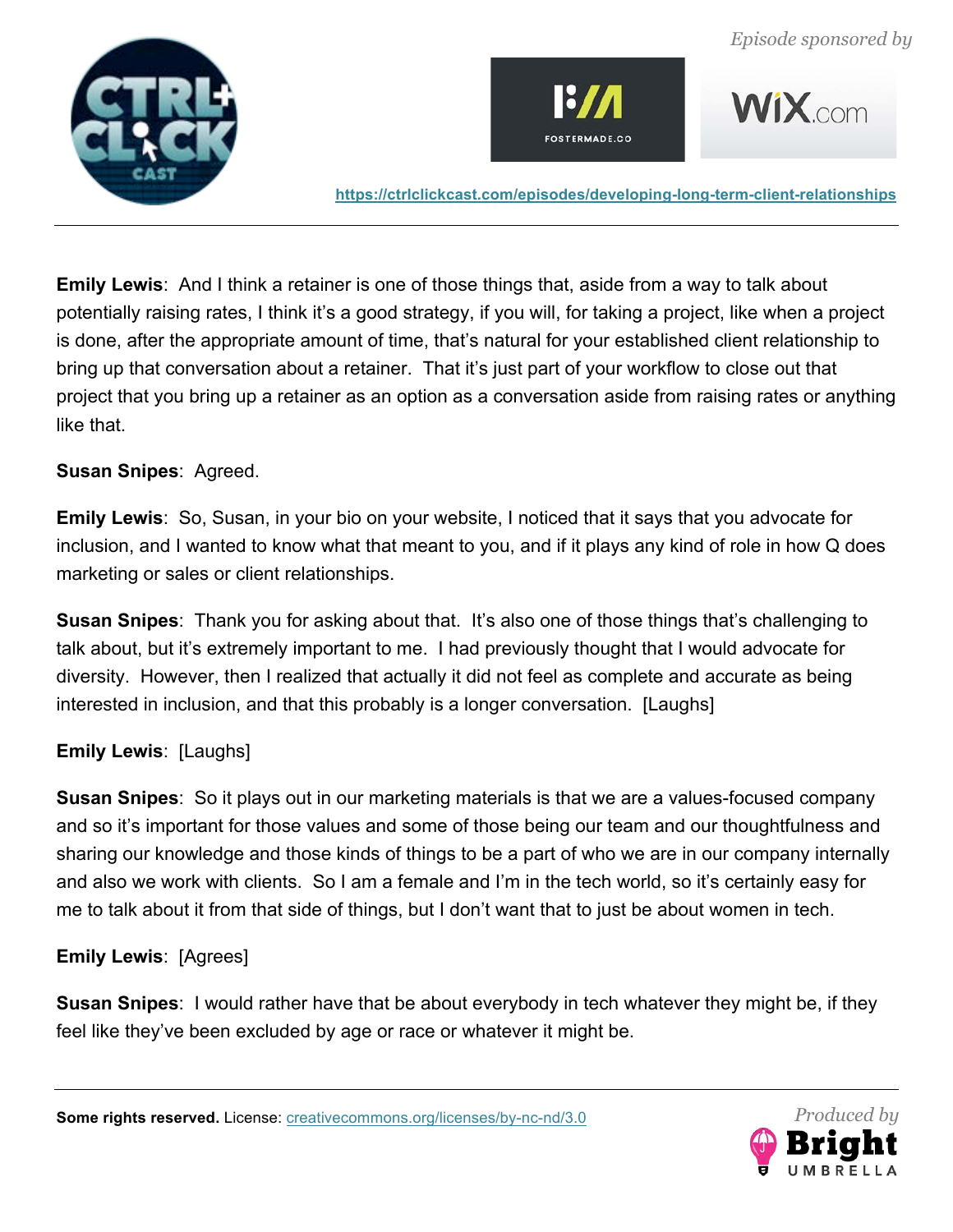





# **Emily Lewis**: [Agrees]

**Susan Snipes**: As far as that being in our marketing materials or attracting or having that connect with clients, it's there. It's not very in your face. However, if someone is truly interested in us and is thinking, a client is thinking about working with us long term or really getting to know who we are, they would see that and I think that would naturally attract or repel people that are interested in it or open to that.

# **Emily Lewis**: [Agrees]

**Susan Snipes**: So it hasn't been very prominent and we don't proactively seek clients that are only supportive of inclusion or diversity or women-owned businesses. Although we love working with all of those types of businesses and organizations, it is not a requirement for our work.

# *Timestamp: 00:40:03*

**Emily Lewis**: Yeah, I feel like I particularly appreciate your point about if someone really wanted to get to know you, they could discover where you stand and I think it speaks a bit, Lea, to brand, and one of the things Lea and I, we feel very similar. In fact, our value seemed to align very closely in terms of like we love working with women-owned businesses. We love working with organizations that promote education. That's one of our passions, but that's not exclusively what we do and that's not the only type of work that we pursue, but we put that as our front forward in terms of all of our social media activities. It's reflected in our language on our website, and like we are certified womenowned business and we belong to a local chapter of the National Women Business Owners Association.

So it's noticeable where some of our passions lie on our website, but our website really focuses on what we do and the services we provide and how we do those services, but I do think if you were to explore further deeper into the website but then also who we are online, you can really see the causes and the things that we care about, and I think that does suggest to someone immediately

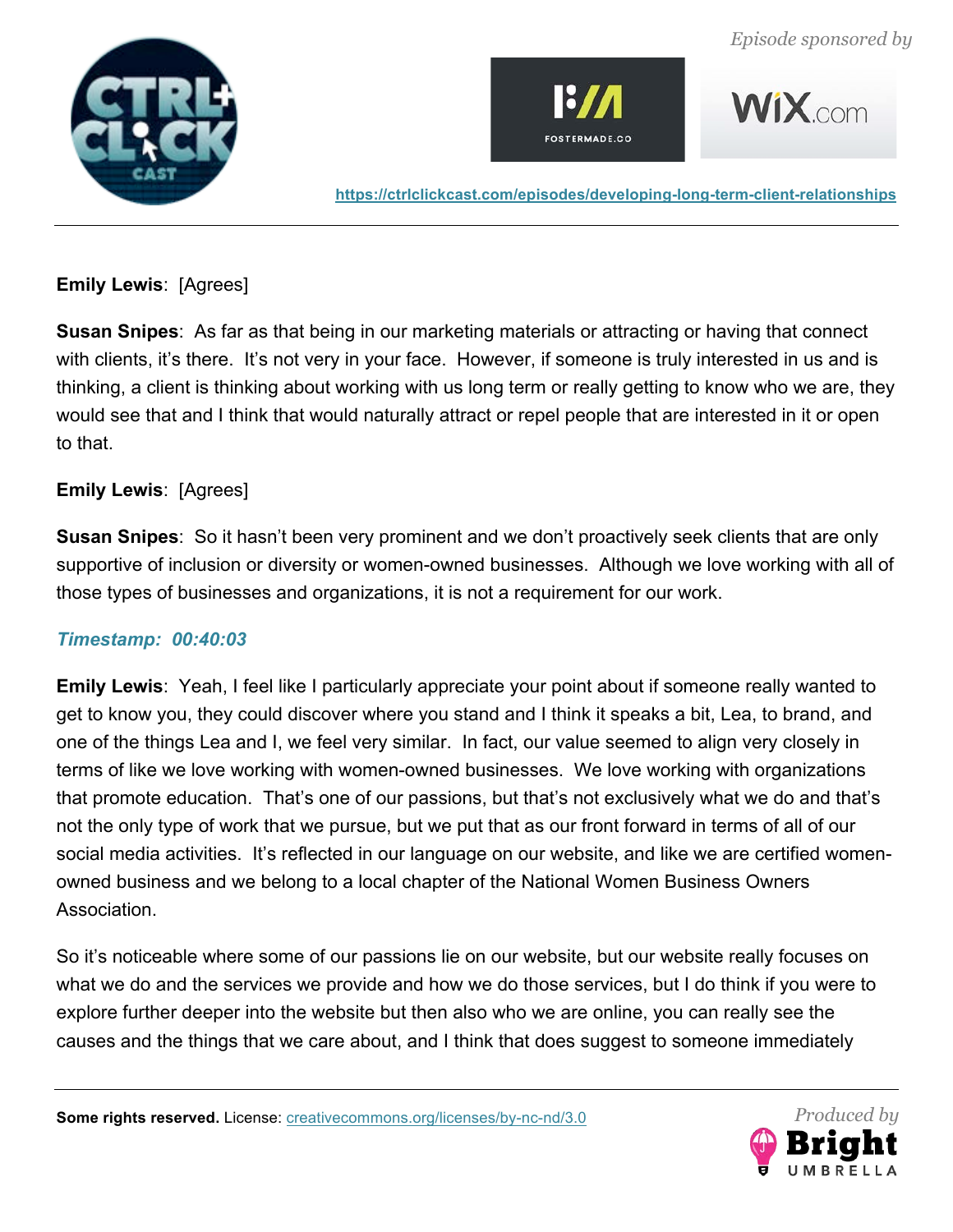





whether they'd want to work with us. If they have very different values from us, it wouldn't be some surprise on a phone call, and I think that's important, Lea, that's what brand is, right?

**Lea Alcantara**: Oh, yeah, absolutely. The immediate impression people have about who you are plays a role in whether they want to continue to work with you, and I think Susan's point over whether they're attracted or repelled is kind of like a natural thing when they see all of that out there.

#### **Emily Lewis**: [Agrees]

**Lea Alcantara**: That being said, at least for Bright Umbrella, we are trying to be more intentional about getting those particular clients, not overt, but just intentional.

#### **Emily Lewis**: [Agrees]

**Lea Alcantara**: And I think that's like a different kind of angle, which means, for example, we are part of those organizations, so that means we can meet with other like-minded business people who we can potentially do their website, right?

**Emily Lewis**: Or meet people that they think we might be a useful resource for, like it's sort of the long game or the seven degrees of separation game.

**Lea Alcantara**: Yeah, yeah, absolutely. So speaking of resources, Susan, can you recommend to help our listeners who want to foster better client relationships some links or books in regards to helping with long-term client relationships?

**Susan Snipes**: That is a great question. I mentioned David Baker who has the website ReCourses. I have really learned a lot from him about client relationships, not necessarily long-term ones, and Blair Enns whose website is Win Without Pitching. That is a focus of, if you're not familiar with it, not doing RFPs and positioning yourself as an expert.

**Emily Lewis**: [Agrees]

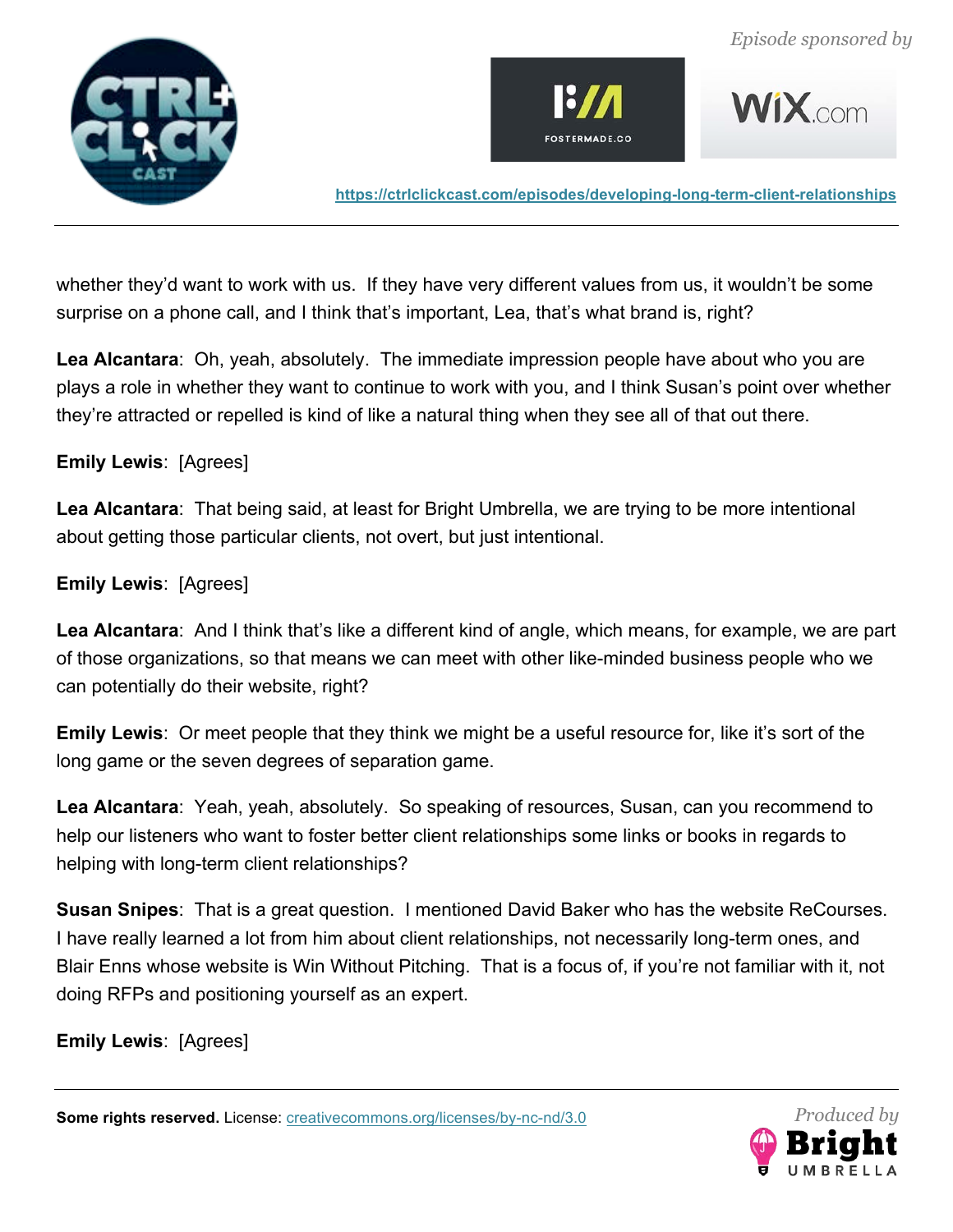







**Susan Snipes:** It's a little bit less about client relationships, but it does change the dynamic of how you would engage with a client.

**Emily Lewis**: [Agrees]

**Susan Snipes**: So those are two that I have loved working for or using and knowing for a long time. I think, well, the two of you are a great resource. [Laughs]

**Lea Alcantara**: [Laughs]

**Emily Lewis**: [Laughs]

**Lea Alcantara**: Well, thank you.

**Susan Snipes**: And along those lines, having a network of other business owners or business leaders is huge. As a business owner or co-owner, it's difficult. I mean, I have a team of employees and I love talking with them, but they are not the same as having people who have the same challenges that I do.

**Emily Lewis**: [Agrees]

**Susan Snipes**: And an event and a community that I got to be a part of, I just discovered up about a year ago, are the Bureau of Digital Events. If you're not familiar with those, they've put on Owner Summit and Owner Camp.

**Emily Lewis**: [Agrees]

**Lea Alcantara**: Right.

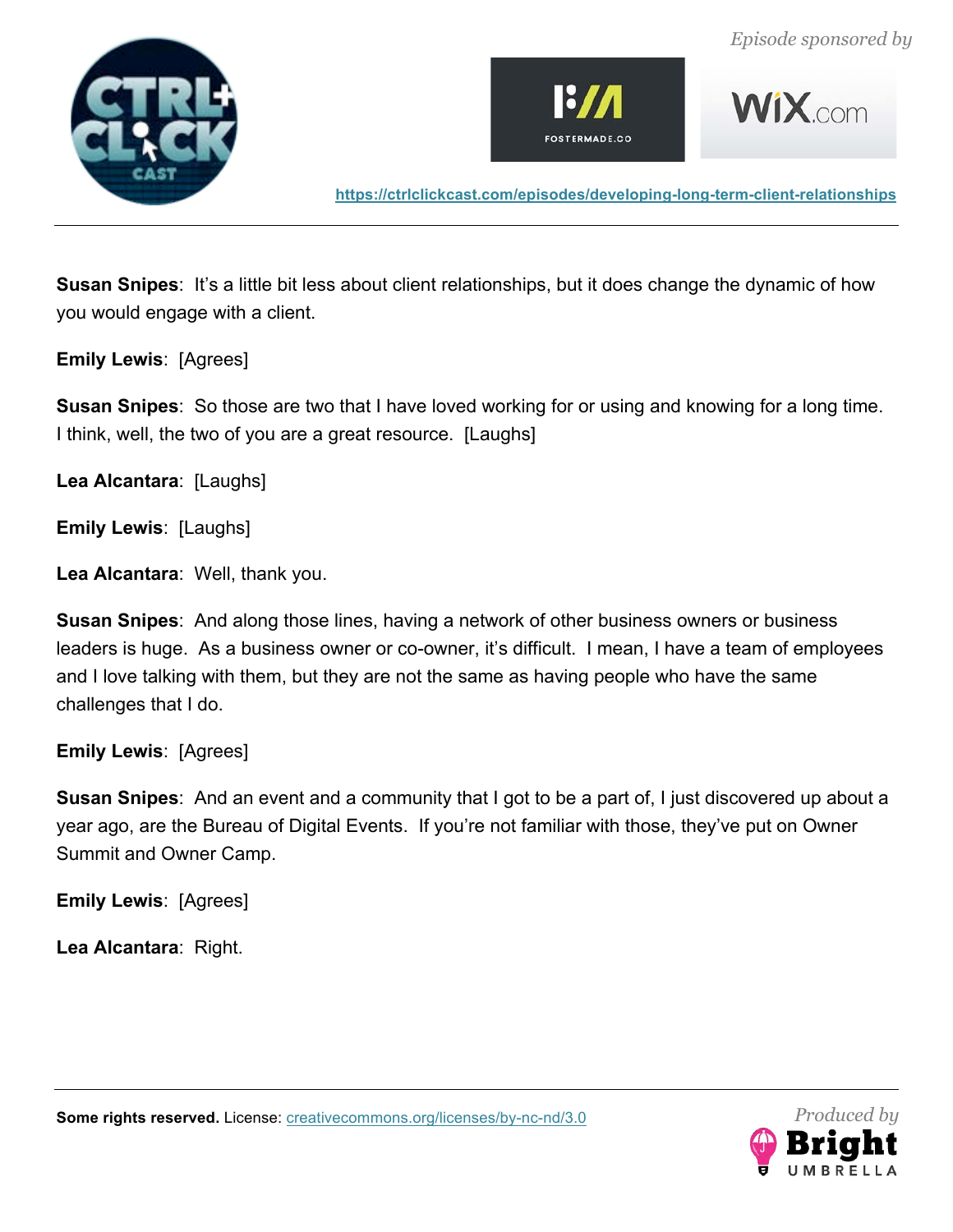







**Susan Snipes**: And they're super awesome and once you go to one, it's like this magical world of other people who are interested in sharing their knowledge and expertise and tons of other business owners and all kinds of web and digital everything, so great people.

**Emily Lewis**: Yeah. I think Owner Summit has been on our wish list for a couple of years to be able to get the timing and the budget right. [Laughs]

**Susan Snipes**: Yeah. I highly recommend it. Well, hopefully I'll see you there next time.

**Emily Lewis**: Yeah, fingers crossed, next year if we can make that happen.

**Susan Snipes**: Oh, that would be cool.

**Emily Lewis**: I know this is probably going to take us a little long, but you said something when you were mentioning the resources, I just have to ask this question. So you mentioned something like not doing RFPs, does that mean you try and you don't respond to RFPs?

**Susan Snipes**: We very, very selectively respond to RFPs. I don't know the exact data, but I think you could find it on the Win Without Pitching site, which is if you can affect the RFP process, let's say you're interested in that, and you can disrupt it, basically change it, your likelihood of winning that project I believe is 50% higher than if you just follow along the traditional RFP process and check off all the boxes and do all the work and then don't get the project. So we very rarely would reply to an RFP. Not that we never do. It would have to be a good fit for our skills and our interests and that we could be part of altering that process. So for example, right now we got an inquiry from someone in Boulder, which is right next door to Denver, who is interested in ExpressionEngine site and we did not want to have to do an RFP process, but because they are a public university, they need to and they said, "Would you please be interested enough to do this? We really are only going to invite a couple of people."

**Emily Lewis**: [Agrees]

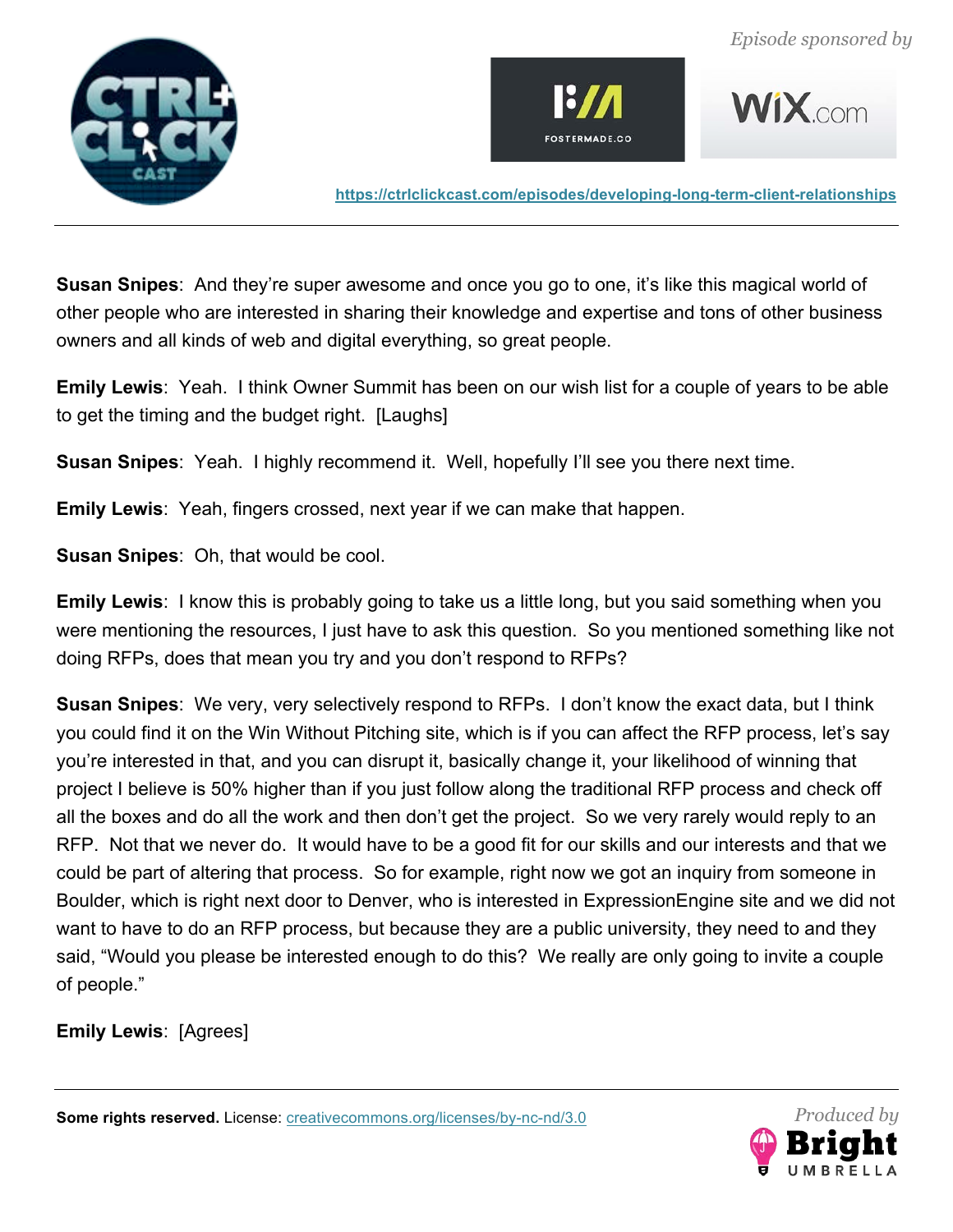







**Lea Alcantara**: Right.

**Susan Snipes**: And so we will apply for that project.

**Emily Lewis**: [Agrees]

**Susan Snipes**: But it's pretty unusual. We only do it once or twice a year.

**Emily Lewis**: Man, I know that's like an episode in and of itself. We're going to have to do something about it and talking about that. [Laughs]

**Susan Snipes**: Yes. [Laughs]

**Lea Alcantara**: Yeah, for sure. So, any final advice about developing and maintaining good longterm-client relationships?

**Susan Snipes**: Yes. Two things I would say. One is to experiment with fit and not necessarily in a bad way, but maybe in the – or I shouldn't say not necessarily in a bad way, but in an experimental way and be open to changing that. At Q Digital Studio, we've been working with clients for more than ten years so we've had a chance to practice it and refine it, and it takes time to get to know what is a good fit for us.

**Emily Lewis**: [Agrees]

**Susan Snipes**: So being willing to experiment and change and adapt and know that one size does not fit all clients, even if they're all long-term clients.

**Lea Alcantara**: Right.

**Susan Snipes**: And the other items would be that probably all of the listeners here already have a long-term client, whether or not they set out to have one or not, and it's a great way to look at that

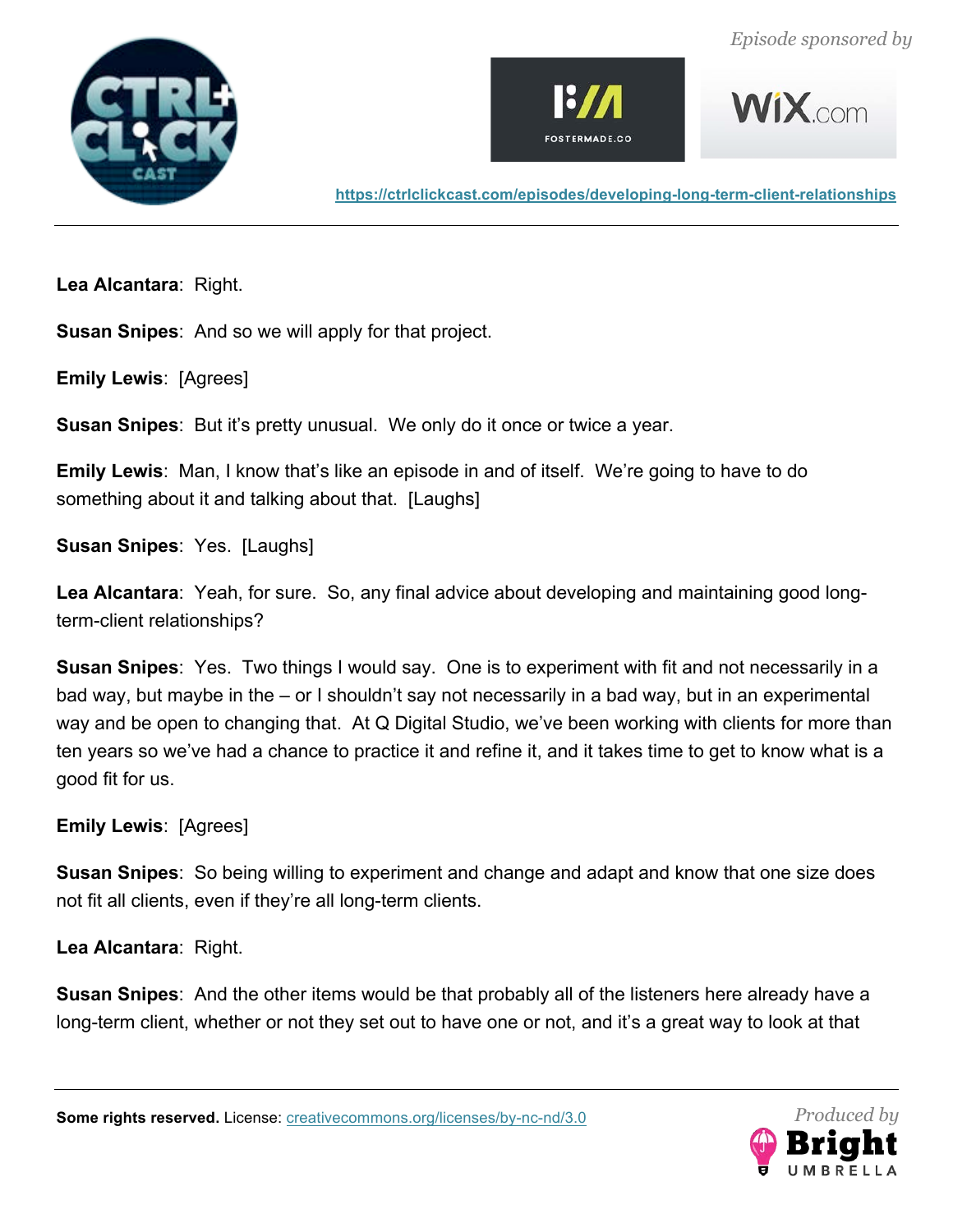







relationship and see what you like about it and think about expanding that or carrying that over to other clients we really like to nurture.

**Lea Alcantara**: Perfect.

**Emily Lewis**: Or even have that guide you as you look for new work.

**Susan Snipes**: Yes.

**Lea Alcantara**: So that's all the time we have for today. But before we finish up, we've got our Rapid Fire Ten Questions, so our listeners can get to you know you a bit better. Are you ready, Susan?

**Susan Snipes**: Yes.

**Lea Alcantara**: Okay, first question, introvert or extrovert?

**Susan Snipes**: Introvert.

**Emily Lewis**: All right. The power is going to be out for the next week, what food from the fridge do you eat first?

**Susan Snipes**: Oh, that's a tough one. All the vegetables.

**Emily Lewis**: [Agrees]

**Lea Alcantara**: What's your favorite website for fun?

**Susan Snipes**: Medium.com. I don't know if it's super fun, but I love it.

**Emily Lewis**: [Agrees]

**Lea Alcantara**: [Agrees]

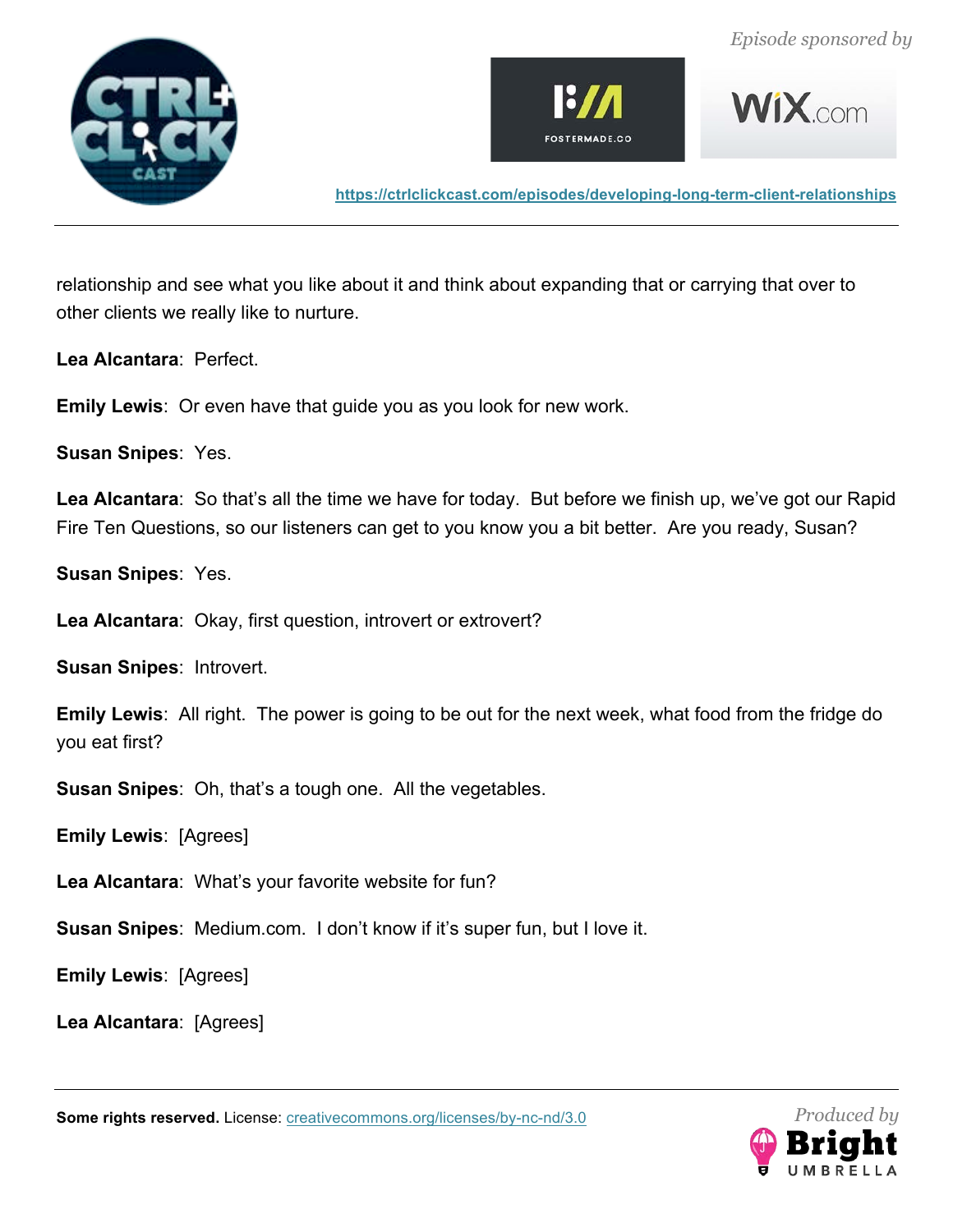







- **Emily Lewis**: What's the last thing you read?
- **Susan Snipes**: Some trashy science fiction novel that I don't remember the name of. [Laughs]
- **Lea Alcantara**: [Laughs]
- **Emily Lewis**: [Laughs]
- **Lea Alcantara**: What's the best piece of professional advice you've received?
- **Susan Snipes**: It would have to be a bunch rolled into one, but be bold and be brave.
- **Emily Lewis**: What about the worst advice you've received professionally?
- **Susan Snipes**: You can't do something basically.
- **Emily Lewis**: [Agrees]
- **Lea Alcantara**: What's your favorite color?
- **Susan Snipes**: Green.
- **Emily Lewis**: If you could take us to one restaurant in Denver, where would we go?
- **Susan Snipes**: Oh, good question. The first one that comes to mind is Biju's Little Curry Shop, which is authentic Indian.
- **Emily Lewis**: [Agrees]
- **Lea Alcantara**: Oh.
- **Susan Snipes**: And it has an awesome interior and it's not expensive.

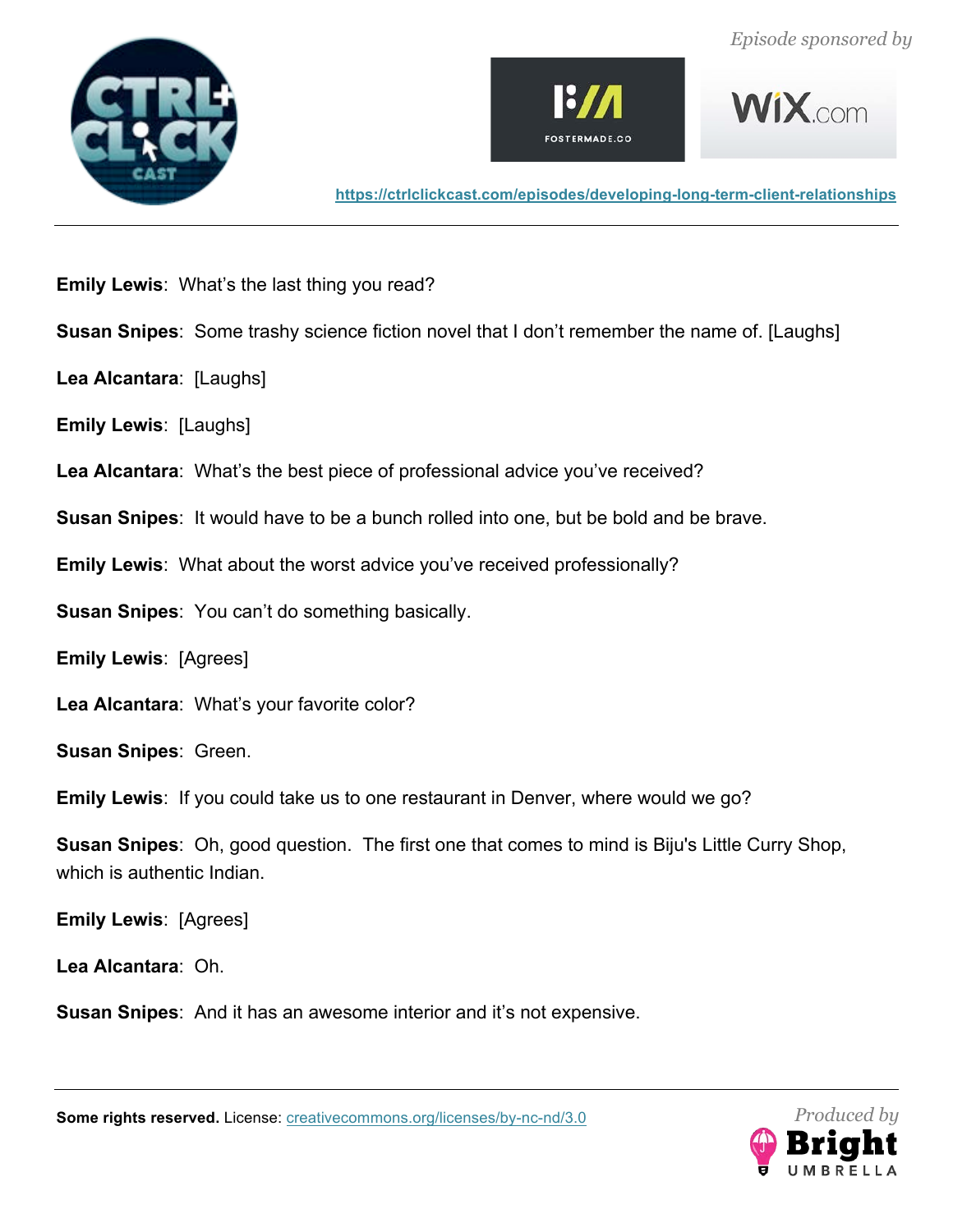





**WIX** com

**https://ctrlclickcast.com/episodes/developing-long-term-client-relationships**

- **Emily Lewis**: Oh, perfect.
- **Lea Alcantara**: Awesome. What's your favorite board game?
- **Susan Snipes**: The first one that came to mind is Monopoly. [Laughs]
- **Emily Lewis**: [Laughs]
- **Lea Alcantara**: [Laughs]
- **Emily Lewis**: Old school, always a classic.
- **Susan Snipes**: Oh yeah.
- **Emily Lewis**: All right, last question, Hulu or Netflix?
- **Susan Snipes**: Netflix.
- **Emily Lewis**: Definitive.
- **Lea Alcantara**: Very cool. So that's all the time we have for today. Thanks, Susan!
- **Susan Snipes**: Thank you, this was so much fun!
- **Emily Lewis**: Good! In case our listeners want to follow up with you, where can they find you online?
- **Susan Snipes**: I'm on Twitter a lot @susansnipes, and my company's website is qdigitalstudio.com. I also have a personal website, susansnipes.com, which has a few other tidbits about me.
- [Music starts]
- **Emily Lewis**: Awesome. Thanks again, Susan, this was a great conversation!